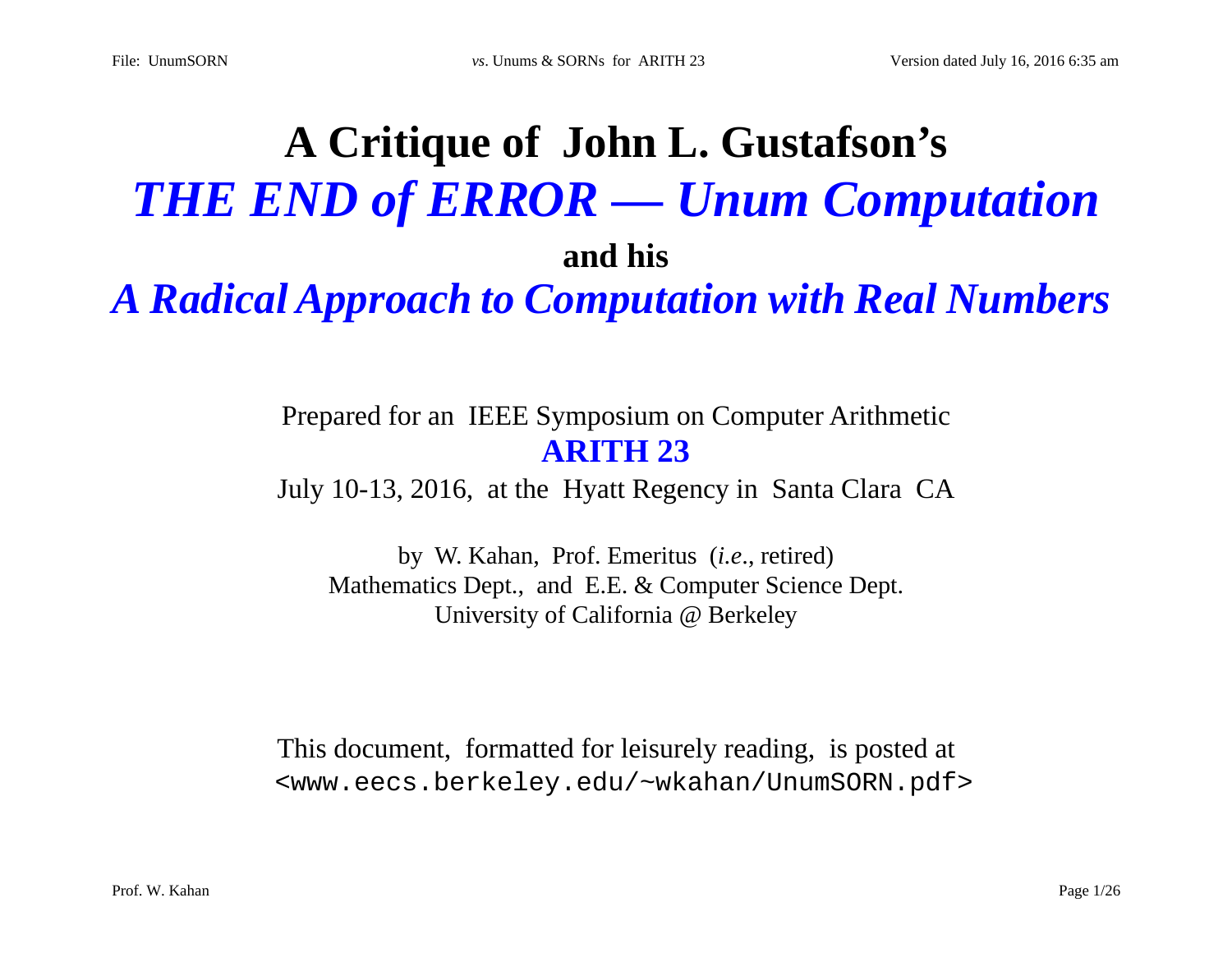### **Relevant Documents have been Exchanged:**

Gustafson's book was published last year:

*THE END of ERROR — Unum Computing* (2015, CRC Press, 433 pp.). A slightly revised version with typos corrected may exist somewhere.

# *A Radical Approach to Computation with Real Numbers*

introduces SORNs and is posted on his web page www.johngustafson.net/… at …presentations/Unums2.0slides.pptx and …pubs/RadicalApproach.pdf 48 pages, updated to 23 Apr. 2016 16 pages, downloaded 18 May 2016

### I think they greatly exaggerate the merits of schemes proposed therein.

My detailed critiques are posted at

www.eecs.berkeley.edu/~wkahan/EndErErs.pdf and …/SORNers.pdf and supply analyses to support criticisms presented herein.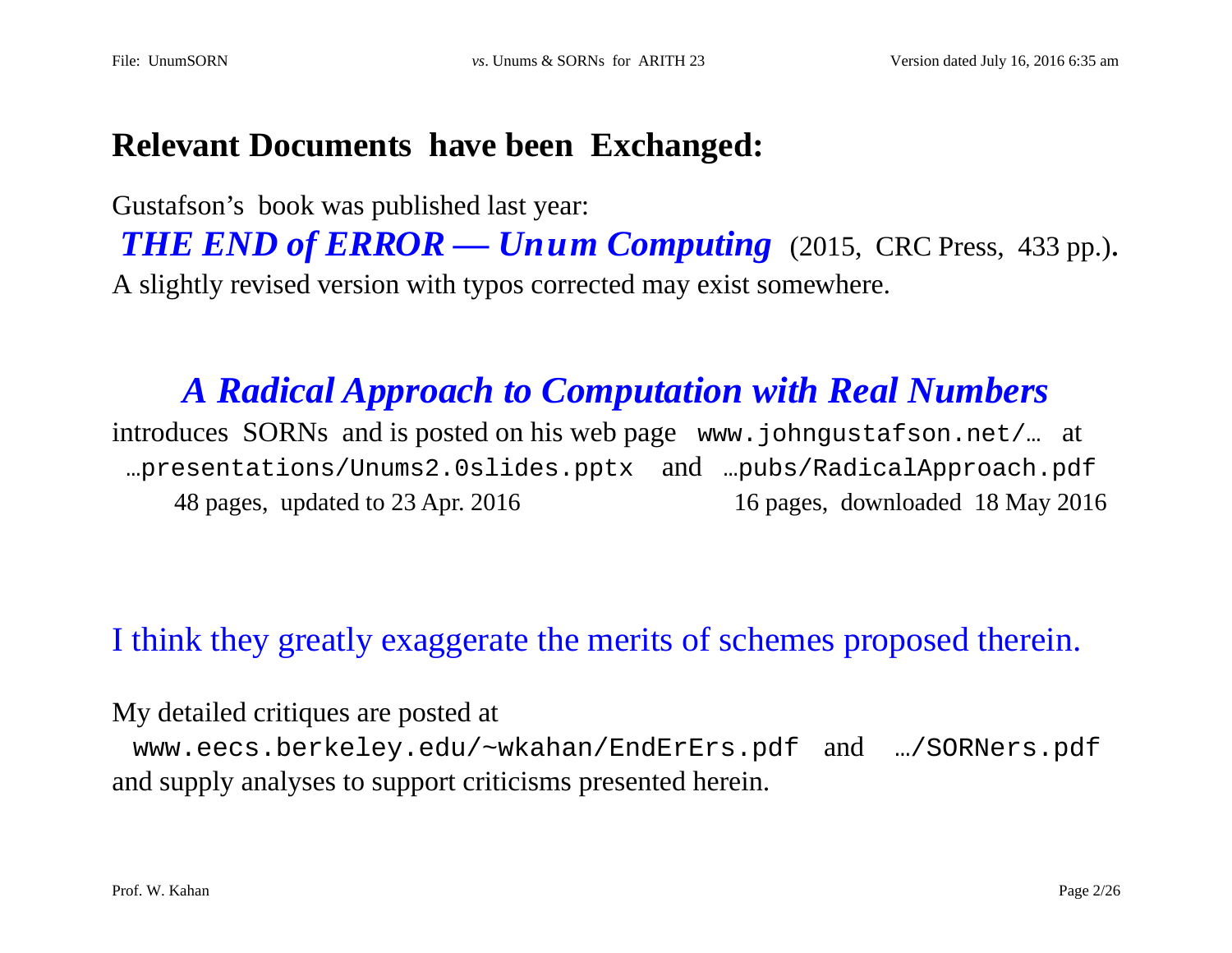Today's two lessons:

# A Moment's Mistake can take far longer — Months, Years – to Find and to Fix.

# Arithmetic is a very small part of Mathematics & Computer Science.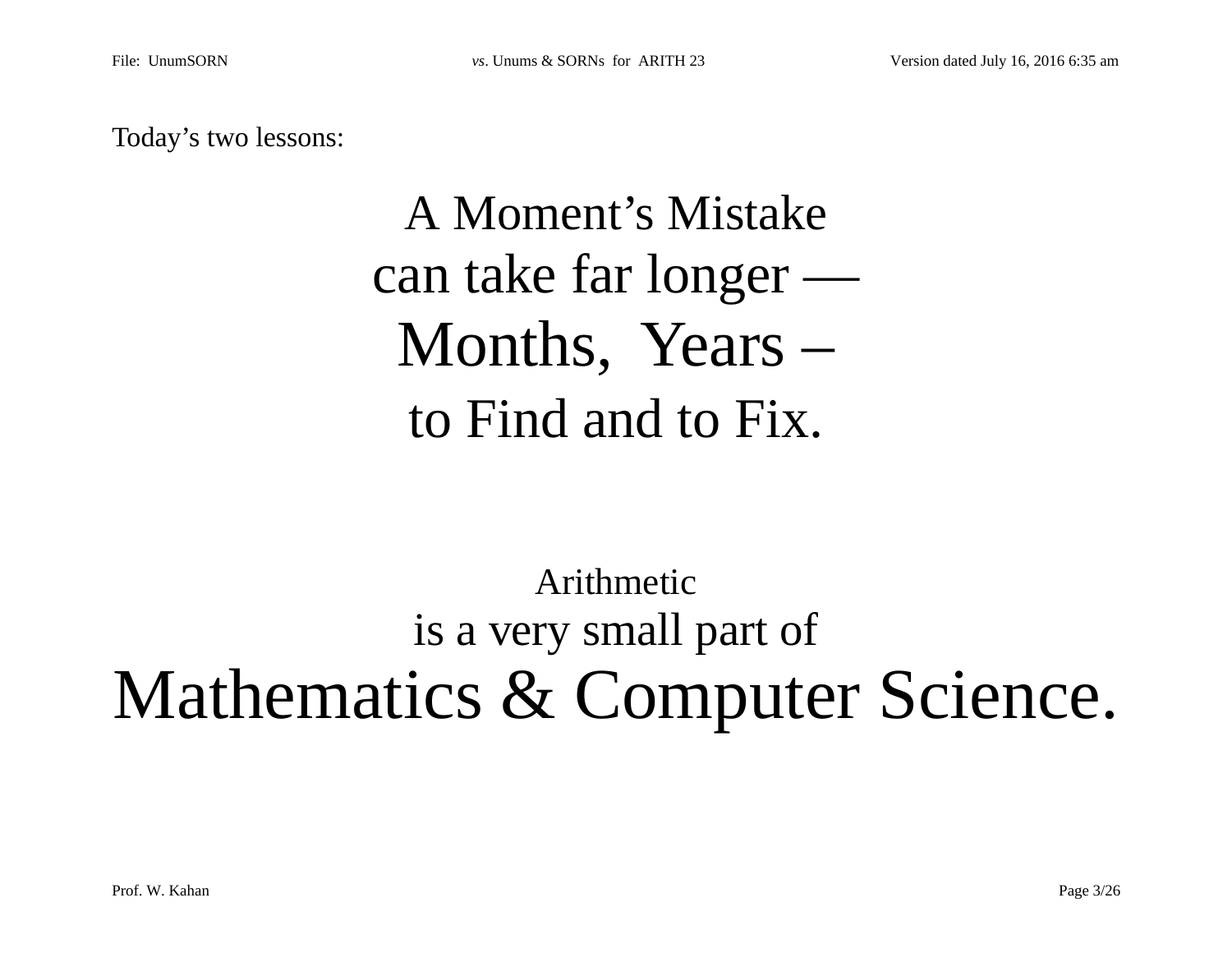## What are *Unum*s ("**Un**iversal **num**bers") ?

Floating-point numbers each with width, range and precision variable at run-time, each tagged to show whether it is exact or uncertain by  $\frac{1}{2}ulp$ .  $\bar{2}$ 

Likely to serve in pairs as endpoints of intervals for interval arithmetic. Alleged to save storage space if each is no wider than a datum needs. Ideally, widths would vary automatically to yield final results of desired accuracies.

# What are *SORN*s (**S**ets **O**f **R**eal **N**umbers) ?

Finite collections of *Extended Real* numbers (including unsigned  $\infty$ ) and also open intervals between them, referenced by *pointers* instead of their values. Likely to serve in pairs as endpoints of intervals for interval arithmetic, Save storage space if pointers are no wider than the data need. Fastest arithmetic operations each achieved by a table-look-up.

Both schemes are intended for use with massive parallelism, more than thousands-fold, and with *Big Data*, perhaps as "a shortcut to achieving exascale computing".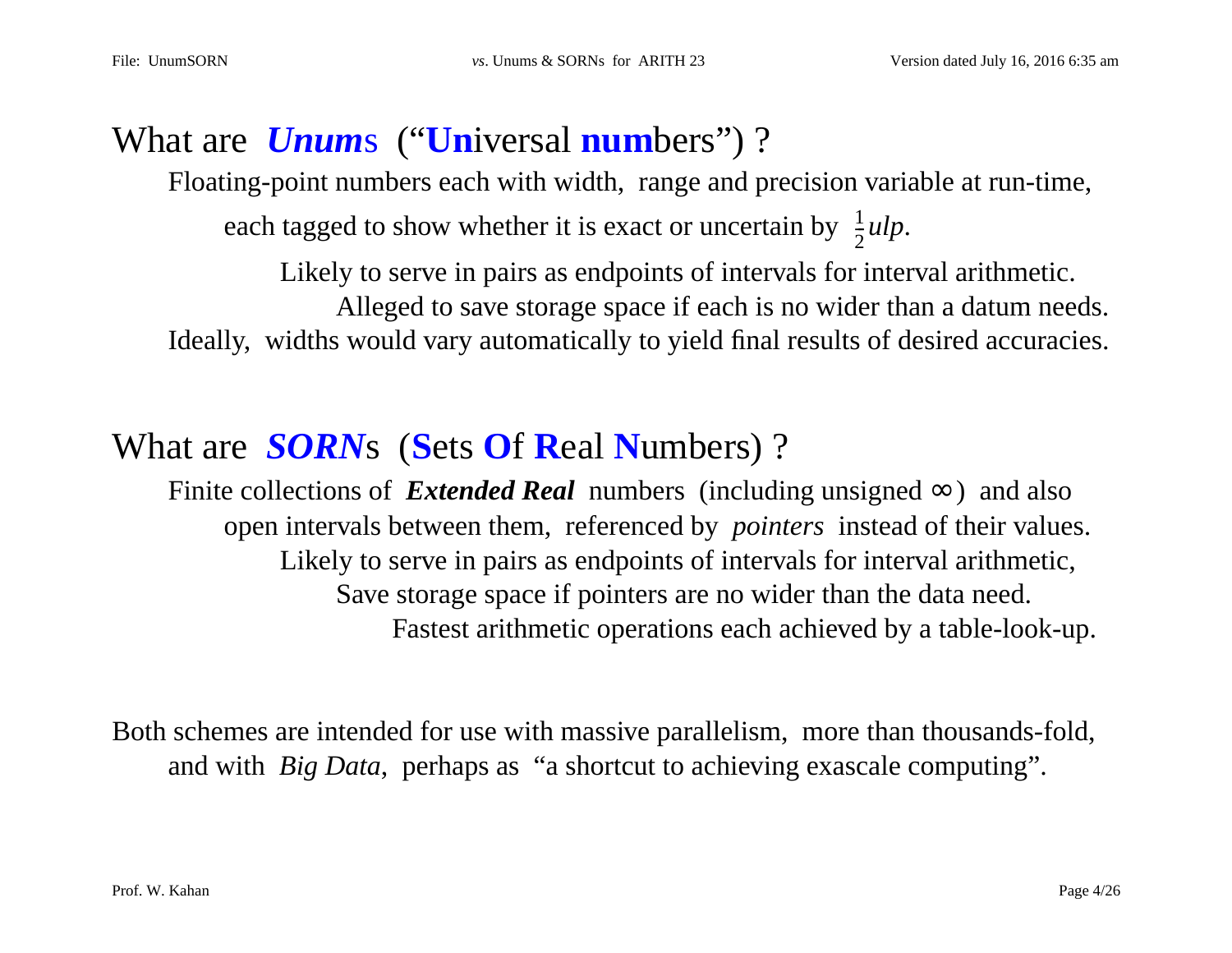# Unum and SORN Computation would be Worth their Price, whatever it is,

*IF*

the Promises Gustafson has made for them could *ALWAYS* be fulfilled.

> But they can't. Not even *USUALLY*.

The Promises are Extravagant; the Virtues of Unums and SORNs have been exaggerated; and you can't *Always* know whether they have betrayed you.

Offered here will be a few of many examples posted in  $\ldots$ EndErErs.pdf  $\&$   $\ldots$ SORNers.pdf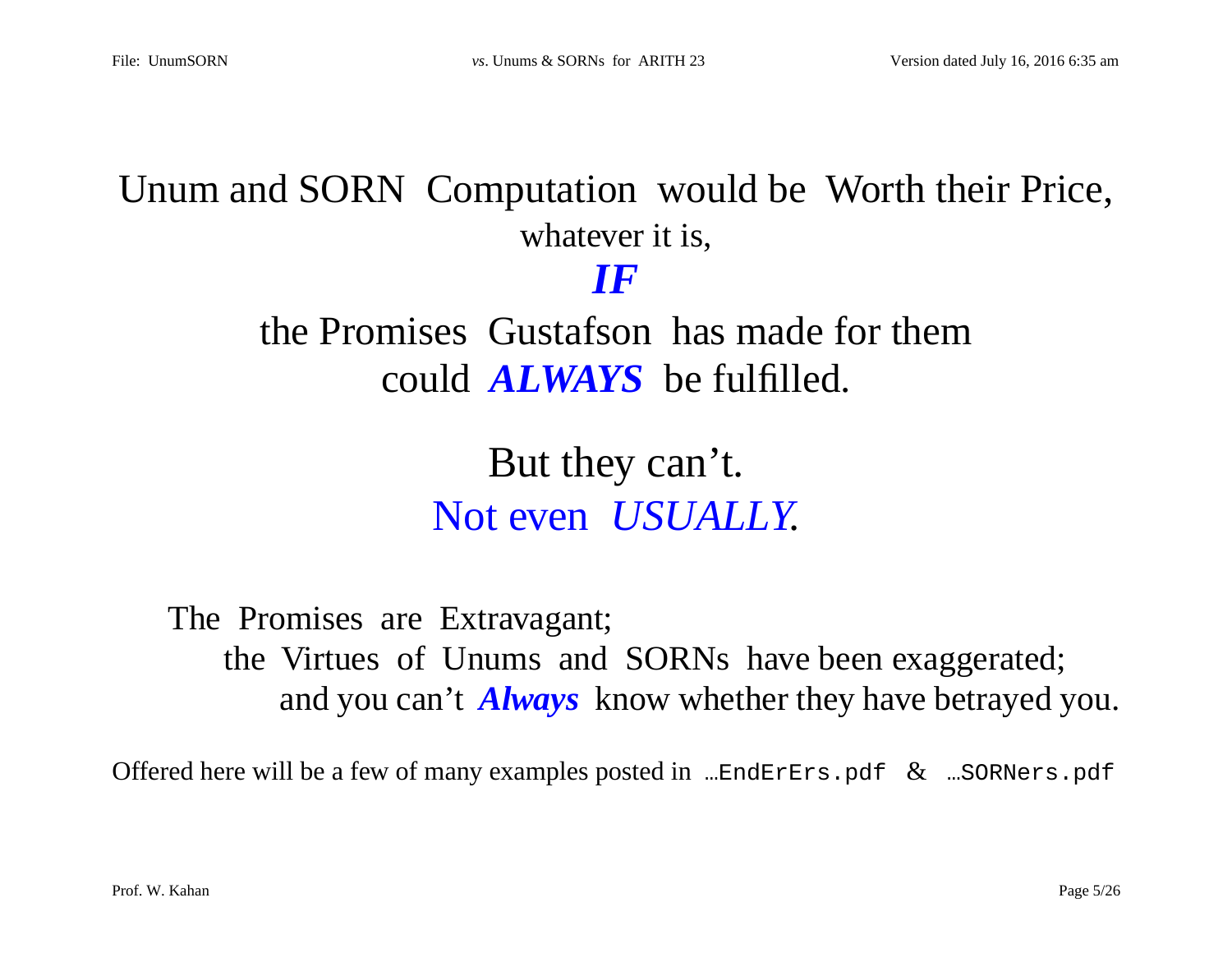# Extravagant Claims for Unum and SORN Computing ?

The book claims that  $\ldots$ 

Unum Computation needs no difficult mathematical analysis to prevent mishaps due to …

- Discretization of the continuum, as when solving differential equations **?**
- Underestimating how uncertainties in the given data affect computed results **?**
- Roundoff and over/underflow in IEEE 754's floating-point arithmetic **?**

Unum and SORN computation are free from Interval Arithmetic's failure modes **?**

- The *Dependency Problem*: taking no account of correlations among variables
- The *Wrapping Effect***:** intervals grow exponentially too fast in long computations

The book claims that **"Calculus is Evil"**, or at least unnecessary **?**

- No need to know it to solve differential equations; use massive parallelism instead**?**
- No need for modern numerical analysis nor difficult mathematical error-analyses*?*

No use nor need for IEEE 754's mostly still unsupported diagnostic aids like …

- "A plethora of NaNs" **?**
- Flags inaccessible from most programming languages **?**
- Directed roundings (since Unums and SORNs would eliminate roundoff) **?**

# These claims pander to Ignorance and Wishful Thinking.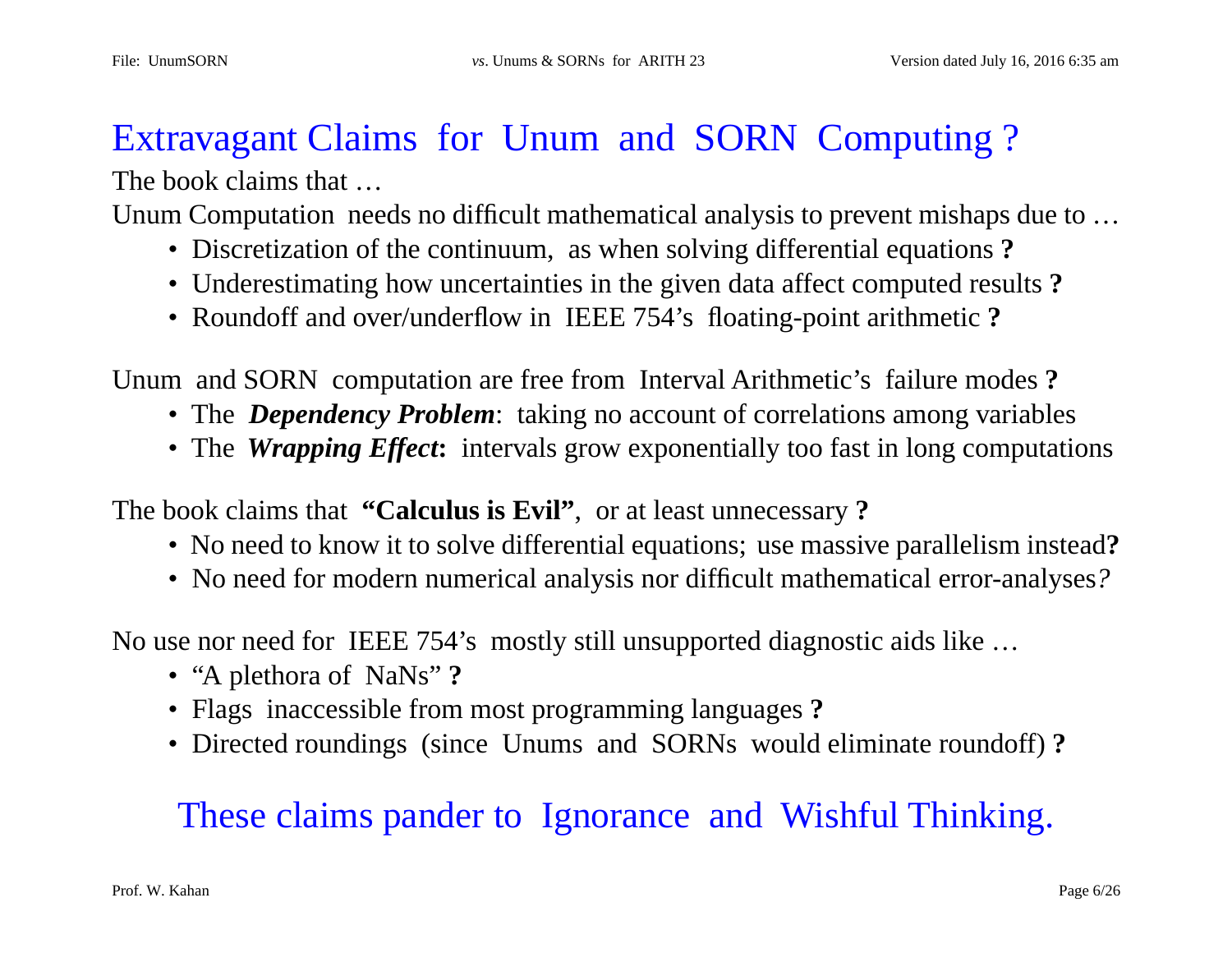### **Wishful Thinking: We can be Liberated from Error-Analysis ?**

Four steps to solve a computational problem …

- **1•** *Choose* or invent an algorithm α, express it in the language of Mathematics, and *prove* that it would work if performed in ideal arithmetic with infinite precision.
- **2•** Translate  $\alpha$  faithfully into a program  $P$  in a computer's programming language like **C** or **FORTRAN** or **MATLAB** or **PYTHON** or … .
- **3•** Execute  $P$  to obtain a result  $R$ . Usually  $R$  is accurate enough, sometimes not.

How can we know *for sure* whether  $\bf{R}$  is accurate enough ?

**4**• If *P*'s arithmetic is *Floating-Point*, whatever its precision(s), we need a proof-like *Error-Analysis* to determine *for sure* if  $P$  implements  $\alpha$  accurately enough. If an Error-Analysis exists, it may be obvious, or it may be obscure. If it exists, it could cost more to find and compute than  $\mathbf{R}$  is worth.

#### **Wishful Thinking:**

Error-Analysis is unnecessary if *P* is executed in SORN or Unum arithmetic **?**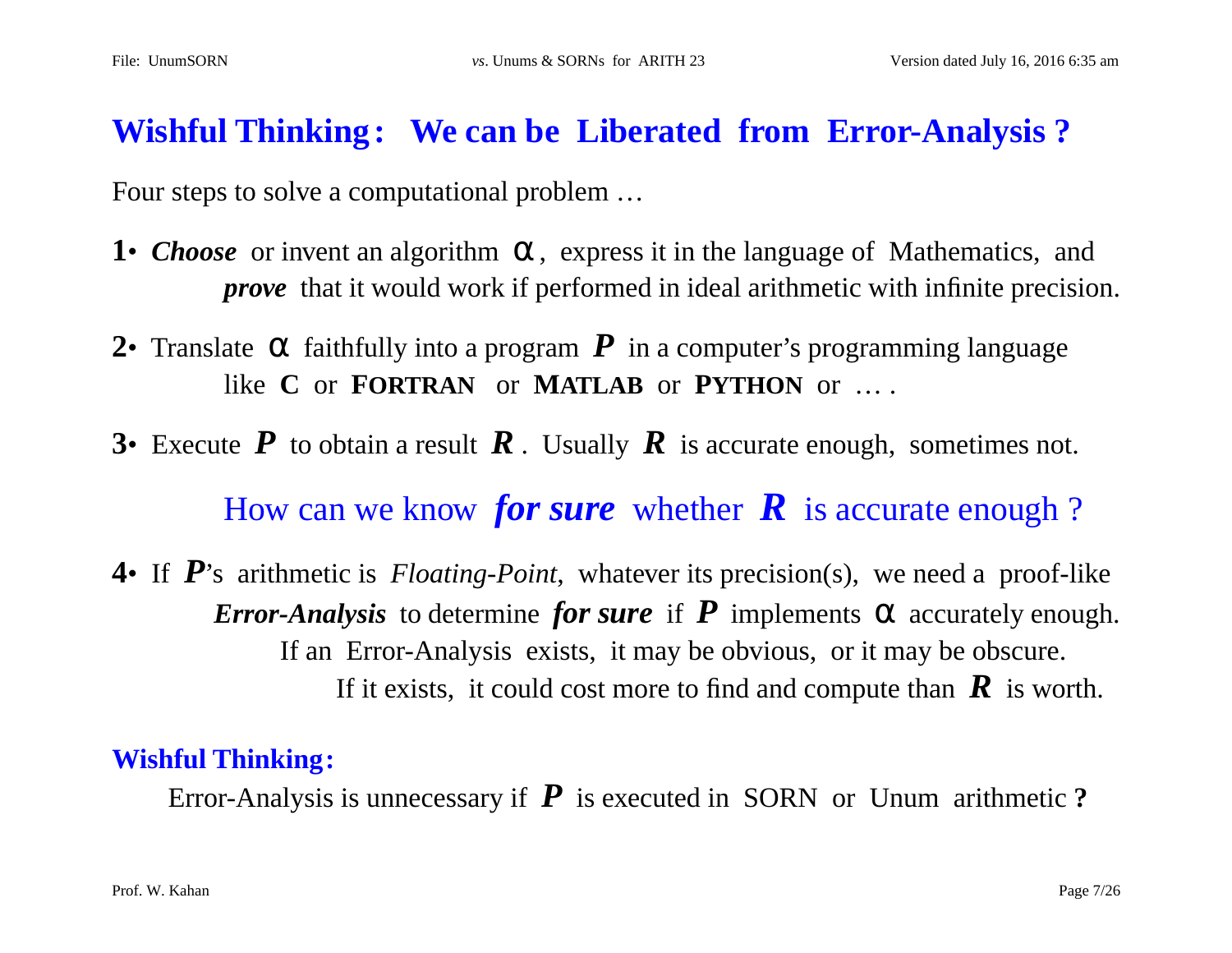### **Disappointment:**

Like Interval Arithmetic, SORN and Unum Computation can grossly overestimate, sometimes by many orders of magnitude, the uncertainty in computed results. *How***?**

Let  $f(x)$  be the function to be computed; let  $f(x)$  be the algorithm or formula chosen to compute  $f(x)$ ; and let  $F(x)$  be (the result from) the program that implements  $f(x)$ .

When executed in floating-point arithmetic, **F***(***x***)* could occasionally be arbitrarily wrong for all we know without an error-analysis. What can be done about that**?** (*Later*)

When executed in SORN or Unum or Interval arithmetic, **F***(***x***)* is an *interval* that must enclose the ideal mathematical value of  $f(x)$ . What if  $F(x)$  is far too big?

- If big width is due to roundoff, redo computation with *appropriately* higher precision. Unum Computation lets precision be increased by the program. Often it works.
- If big width of **F***(***X***)* is due to uncertain data **X** but seems far too big, partition **X** into smaller subregions  $\overline{\mathbf{X}}$  and replace  $\mathbf{F}(\mathbf{X})$  by the *Union* of all intervals  $\mathbf{F}(\overline{\mathbf{X}})$ . Often this union  $\cup_{\overline{X} \in X}$ **F**( $\overline{X}$ *)* is smaller than **F**( $X$ *)* if every  $\overline{X}$  is tiny enough.

#### BUT NEITHER RECOMPUTATION **ALWAYS** SUCCEEDS.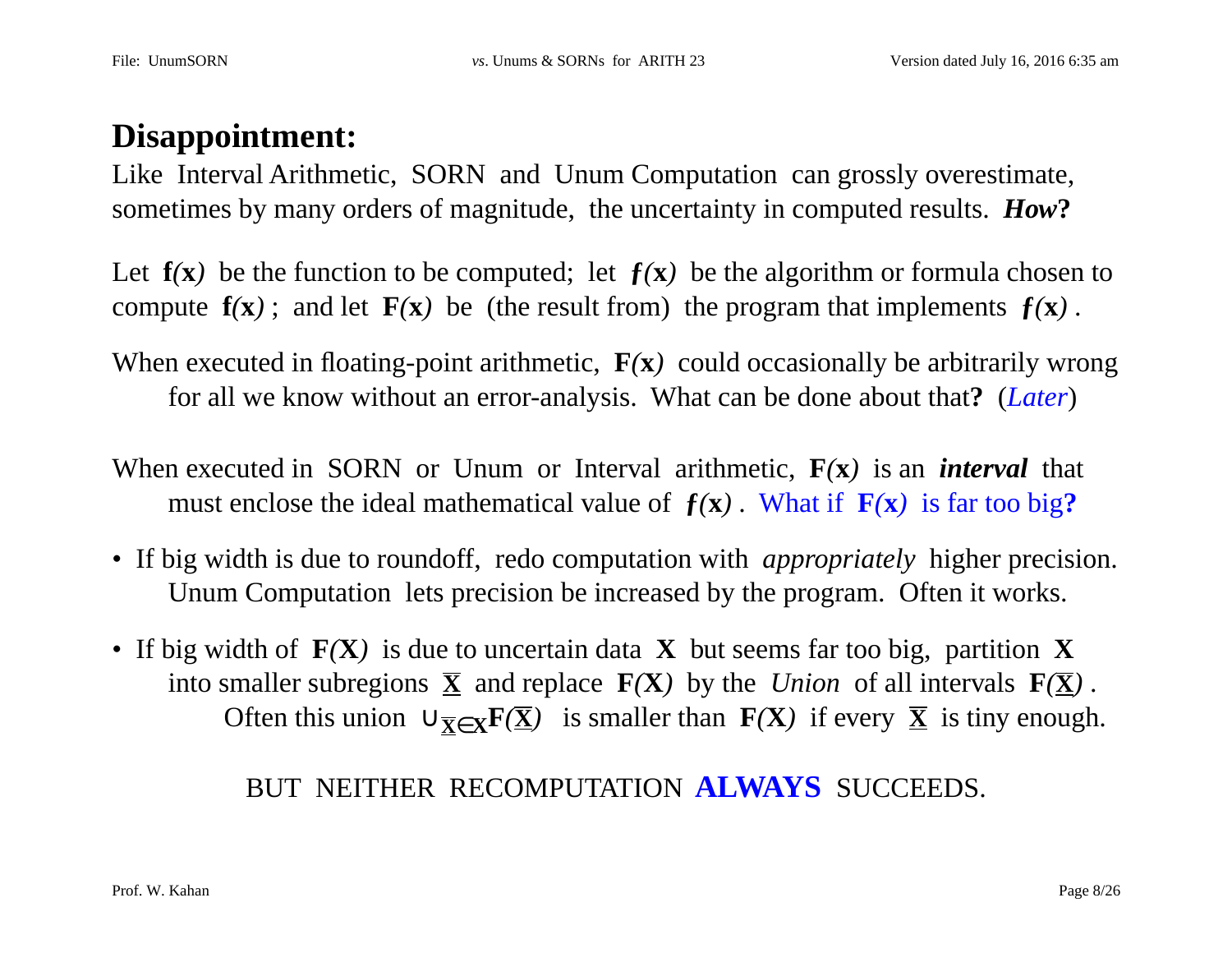## **Two of the Failure Modes:**

• How can increasing Unums' precision fail to overcome roundoff **?** It happens to futile attempts to compute accurately an expression at its discontinuity. The program may fall into an infinite sequence of ever increasing precisions. It's unnecessary if discontinuity alters only the path to the program's goal; it can obstruct common matrix computations, like eigenvalues. Examples: see pp.  $4 - 5$  & p.  $8$  of  $\ldots$ /EndErErs.pdf.

• How can the union  $\cup_{\overline{x} \in X}$ **F** $(\overline{x})$  fail to be smaller than over-size **F** $(X)$  ?

**Example:** 
$$
R(x, y) := \frac{(x - y) \cdot (x + y)}{x^2 + y^2}
$$
 and  $S(x, y) := 1 - \frac{2}{1 + (x/y)^2}$  are two expressions

for the same rational function. In IEEE 754 floating-point  $R(x, y)$  is the more accurate when  $|x/y| \approx 1$ ; but  $S(x, y)$  is not degraded by over/underflow *etc*.

Let **Q** be the open square  $((0, 1), (0, 1)) = \{(x, y): 0 < x < 1 \& 0 < y < 1\}$ . It is representable in both SORN and Unum arithmetic as a pair of open intervals. Subdivide  $Q$  into a union of smaller rectangles  $\overline{Q}$ . BUT however tiny they are,

 $\bigcup_{\mathbf{\overline{Q}} \in \mathbf{Q}} R(\mathbf{\overline{Q}}) = (-\infty, +\infty)$  stays far wider than the correct interval  $S(\mathbf{Q}) = (-1, +1)$ .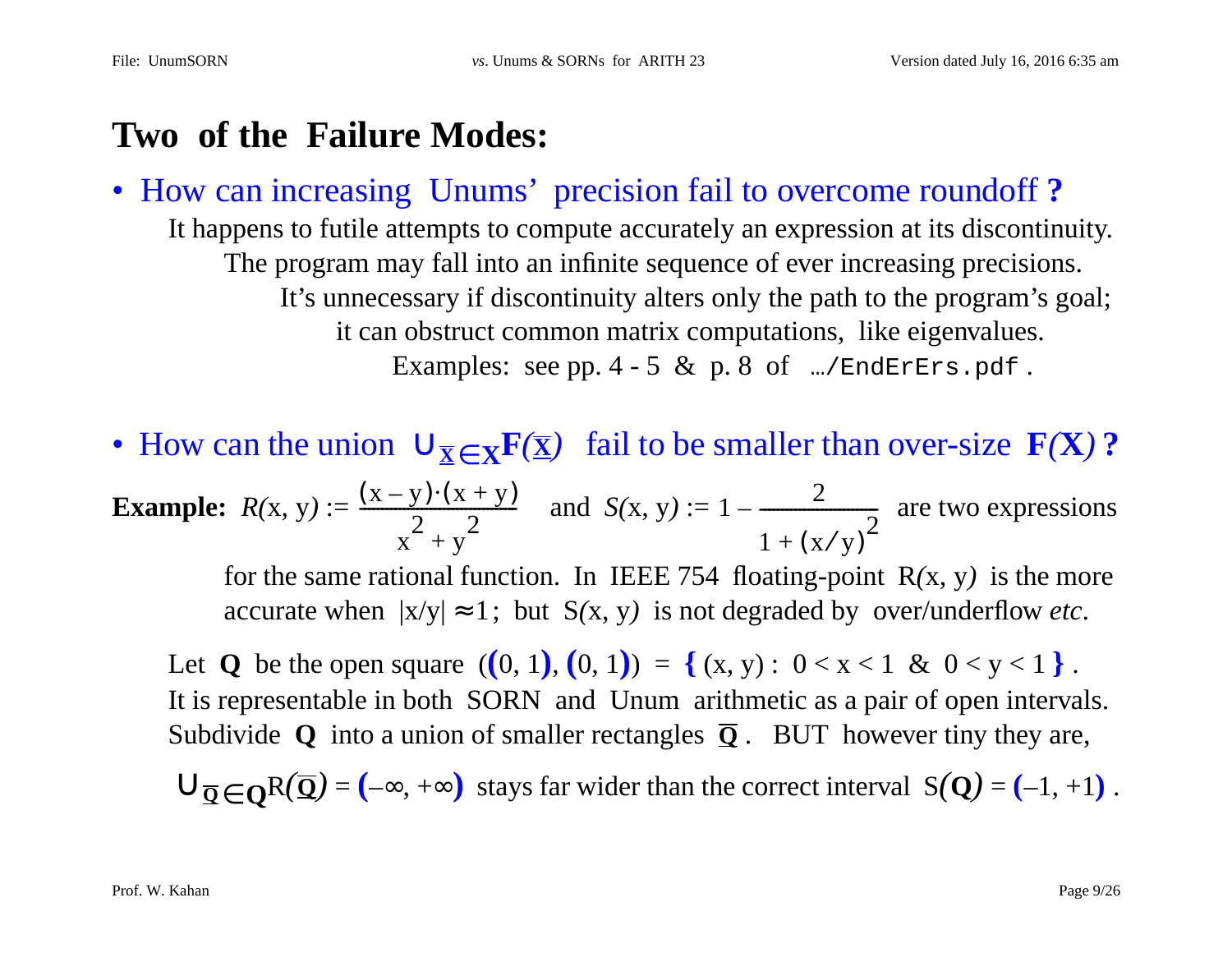# $\bigcup_{\overline{Q} \in \mathbf{O}} R(\overline{Q}) = (-\infty, +\infty)$  stays far wider than the correct interval S(**Q**) = (−1, +1). **How often does misbehavior this bad occur ?**

It is an instance of the *Dependency Problem* familiar in Interval Arithmetic circles.

The book's chs. 16 & 18.2 claim to overcome the Problem; p. 12 of ... .pdf & pp. 44-6 of … .pptx claim SORN arithmetic has No Dependency Problem. Claims are mistaken.

**Recall:**  $f(x)$  is to be computed using algorithm  $f(x)$  implemented as program  $F(x)$ .

- **F**(**x**) may work fairly well with floating-point but misbehave with Interval Arithmetic, as does R*(***Q***)*. How could you know this in advance without knowing S*(***Q***)* ?
- **ƒ***(***x***)* may be a numerically precarious algorithm to compute **f***(***x***)* at slightly uncertain data **x** no matter how **F** is programmed. Does an algorithm better than **ƒ** exist**?** Example: the *Incenter* of a tetrahedron; as volume shrinks  $\mathbf{F} \rightarrow \infty$ ; see p. 26 in www.eecs.berkeley.edu/~wkahan/MathH110/Cross.pdf.
- $f(x)$  may be the solution of an equation  $\mathbf{x}(x, f) = \mathbf{0}$  whose coefficients depend on **x**. If **x** is uncertain so are they, but correlated in a way all interval arithmetics ignore. The equation's solution may react far worse to perturbations than does **f***(***x***)* . *E.g*: deflections of loaded elastic structures, crash-tests, least-squares, …

A remedy: Use higher precision, not SORN/Interval Arithmetic.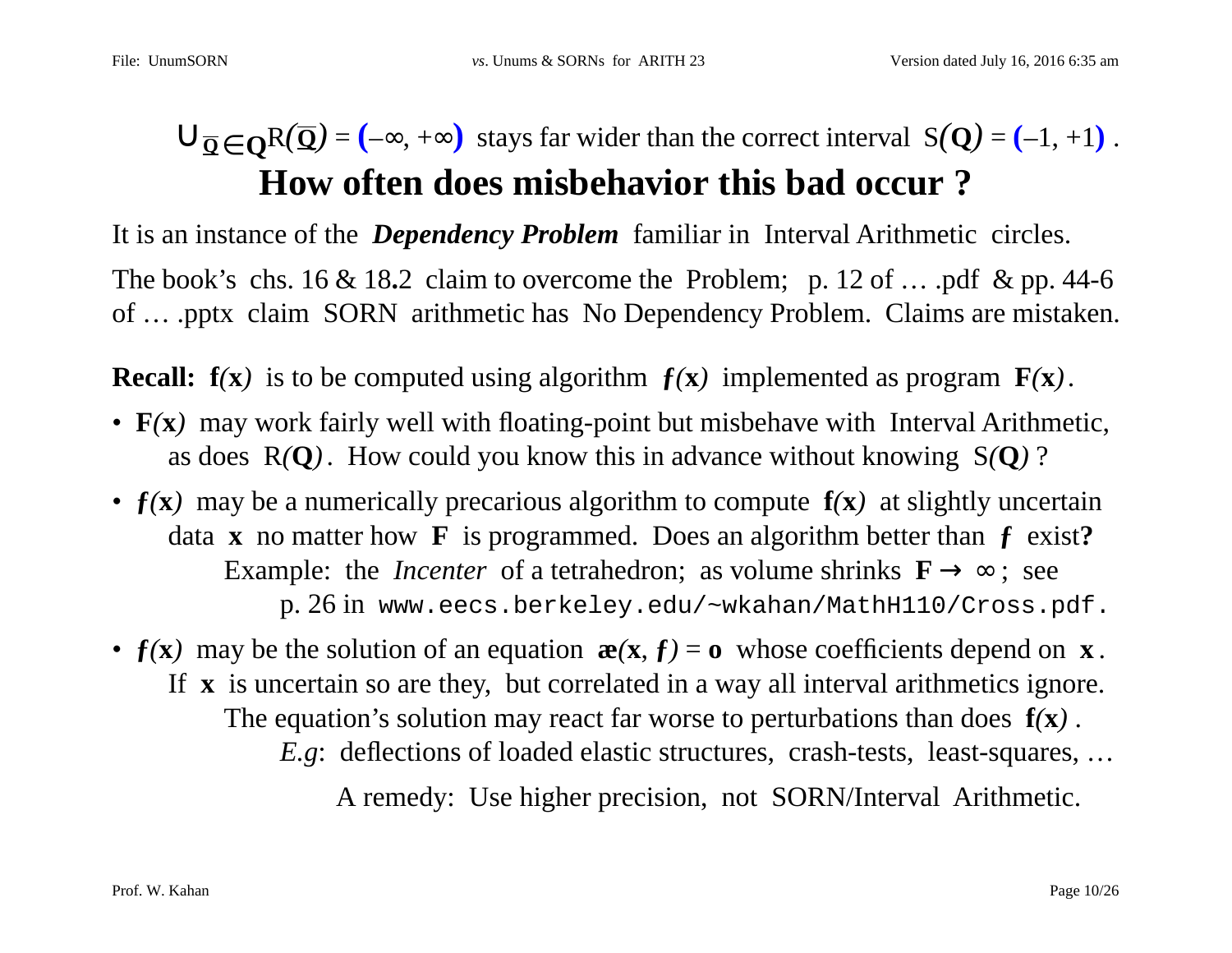#### **A Third Failure Mode:** *The Curse of Big Dimensions* The *Wrapping Effect* is familiar in the Interval Arithmetic community. It can cause intervals to grow too fast exponentially with a computation's length and dimensions.

- Without mentioning it the book suggests that it does not afflict Unum Computation; see p. 306 for the claim "no exponential growth in the error, only linear growth."
- SORN arithmetic's "Uncertainty grows *linearly* in general" [pp. 41-2 of ....pptx]

Actually SORN/Unum/Interval arithmetics *can* and do generate intervals that grow too fast exponentially with a computation's length n and dimension d .

**Example:** simplified Dynamical System's Reachable Set:  $\mathbf{x}_n := H \cdot \mathbf{x}_{n-1} = H^n \cdot \mathbf{x}_0$ ,  $n > 6$ H := 20-by-20 Hadamard matrix; every element has magnitude  $1/\sqrt{20}$ , but  $H^2 = I$ . Initialize interval  $\mathbf{X}_0 :=$  Unit HyperCube. Compute  $\mathbf{X}_1, \mathbf{X}_2, \mathbf{X}_3, \ldots, \mathbf{X}_{2n}$  in turn. Dimension  $d = 20$ ; Computation length = 2n. True  $X_{2n} = X_0$ ; no growth at all. SORN/Unum/Interval Arithmetics produce  $X_{2n}$  excessively too big by  $20^{n-1/2}$ .

To reduce grossly excessive to moderately excessive, say  $400$  times too big,  $\mathbf{X}_0$  has to be subdivided into at least  $20^{20n-50}$  tiny hypercubes  $20^{5/2-n}$  on a side, well past the capability of "… mindless … large-scale parallel computing". [book p. 219]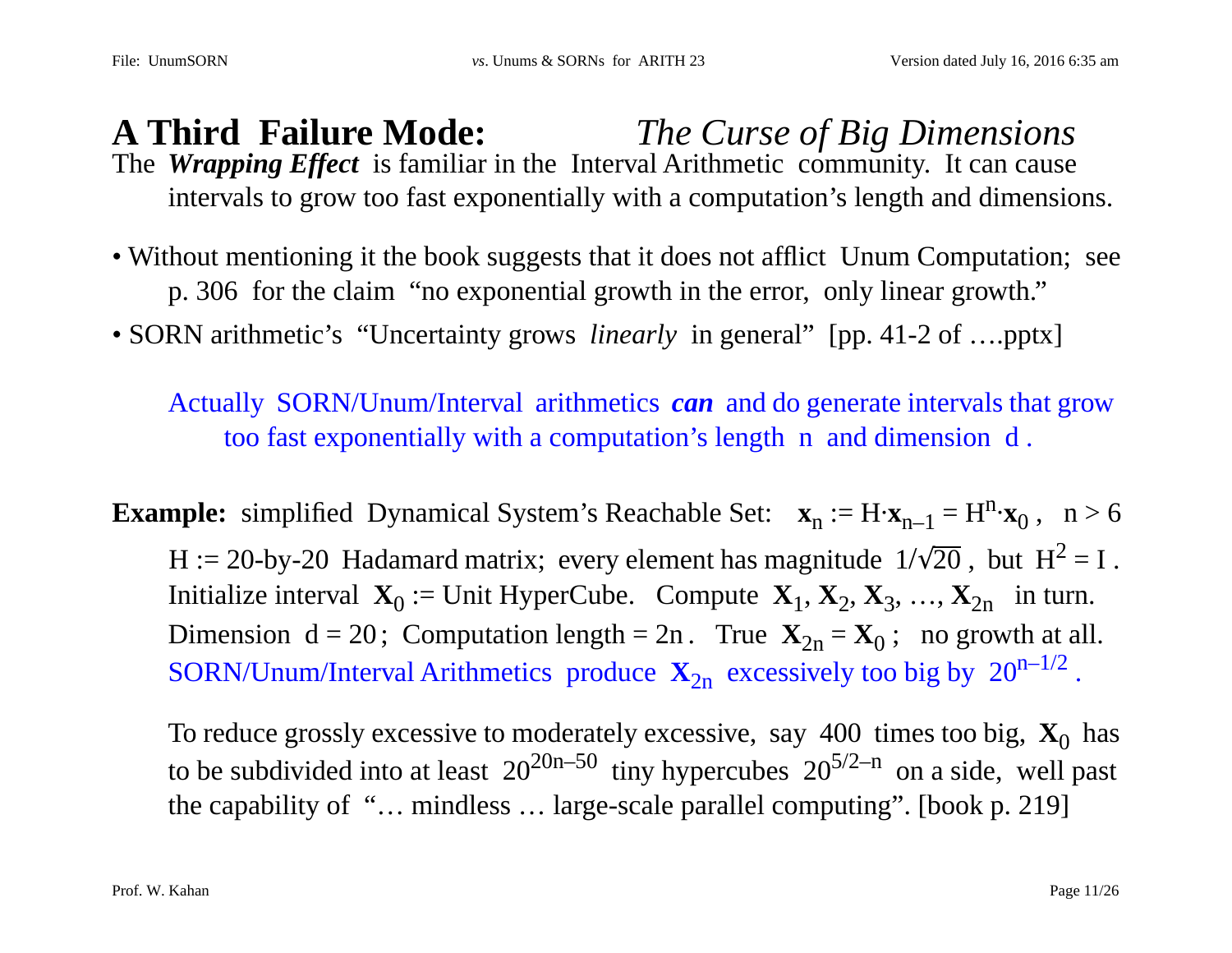# $\text{``Never Wrong''} \neq \text{``Always Right''}$

A proponent of SORN/Unum/Interval arithmetic may claim that it is *Never Wrong* since it delivers an interval that *Always* encloses the True Result (if one exists).

> But we've seen delivered intervals vastly wider than the True Result deserves. How bad is that **?**

No harm is done by intervals *known* to be much too wide; these will be disregarded, if computed at all. (Interval arithmetic isn't popular.)

Harm *is* done by vastly oversized intervals believed deserved by the data.

- A worthwhile project may be abandoned, mistakenly believed infeasible.
- Extra work may be undertaken only because interval arithmetic was believed.

Without an error-analysis or an alternative computation for comparison, SORN/Unum/Interval Computation's failure modes are difficult to diagnose.

To make matters worse, SORN arithmetic lacks *Algebraic Integrity*,

thus undermining a programmer's faith that Arithmetic  $\approx$  Algebra.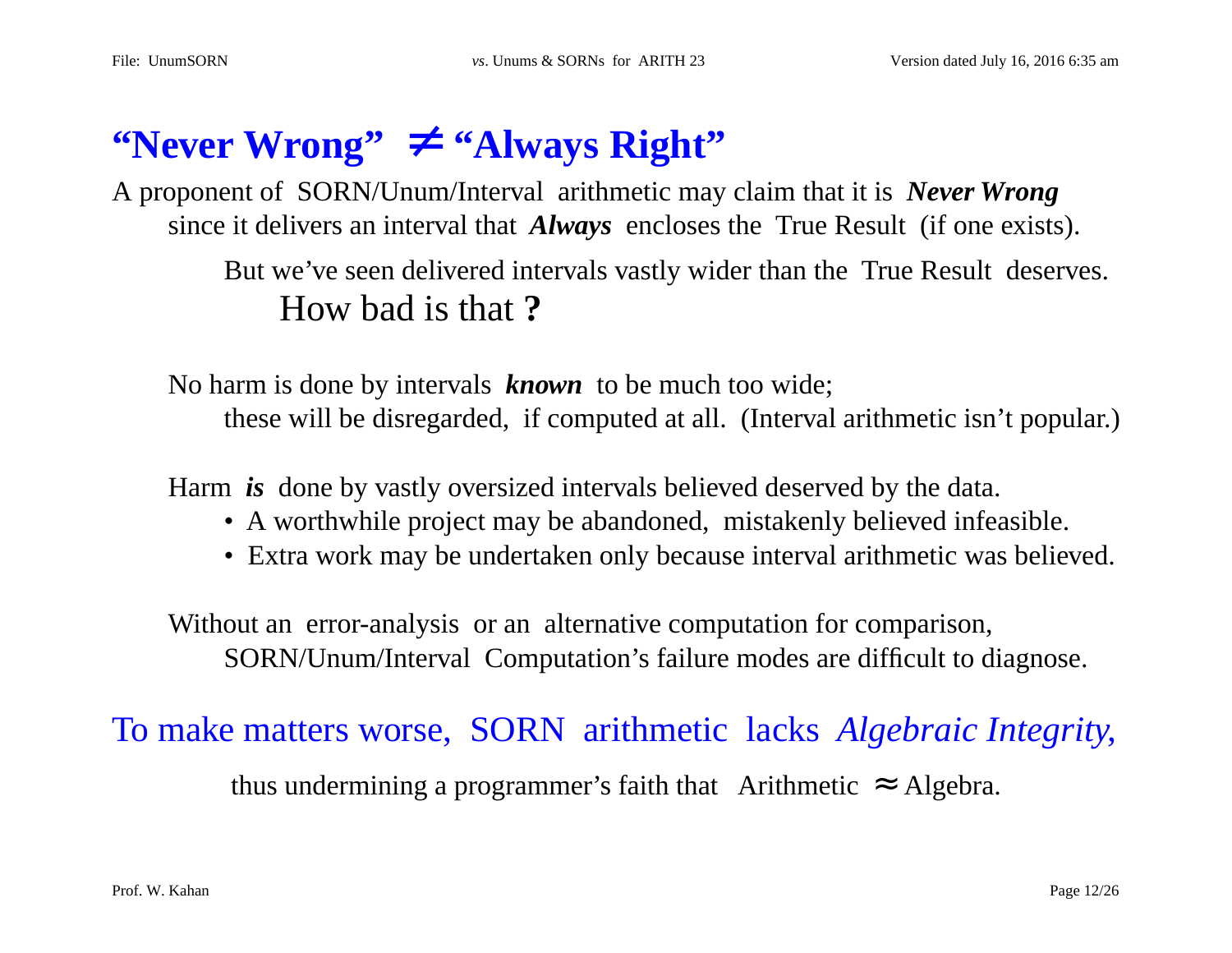# **What is Algebraic Integrity ?**

#### IEEE 754 Floating-point has it: In the absence of roundoff,

if several different *rational expressions* for the same *function* produce different values when evaluated numerically, at most *two* different values can be produced, and either the two values are  $\pm \infty$  or else at least one is *NaN*, which is easy to detect.

 SORN arithmetic lacks Algebraic Integrity, and boasts that it has no NaN , and … "No rounding errors  $\dots$  No exceptions  $\dots$  " [ $\dots$  .pptx p. 3,  $\dots$  .pdf p. 2]. BUT  $\dots$ Different SORN expressions for a rational function can produce different SORNs :

*Example*: As rational functions,  $u(t) := 2t/(1 + t) = v(t) := 2 - (2/t)/(1 + 1/t)$ ;  $x(t) := (1 + u(t)^2)/(2 + u(t)^2)$  =  $y(t) := (1 + v(t)^2)/(2 + v(t)^2)$  =  $z(t) := 1 - 1/(2 + v(t)^2)$ ;

SORN arithmetic gets  $x(0) = 1/2$ ,  $y(0) = (0, \infty)$ ,  $z(0) = [1/2, 1]$ , with *no roundoff* nor indication of anything amiss about y*(*0*)* or z*(*0*)* .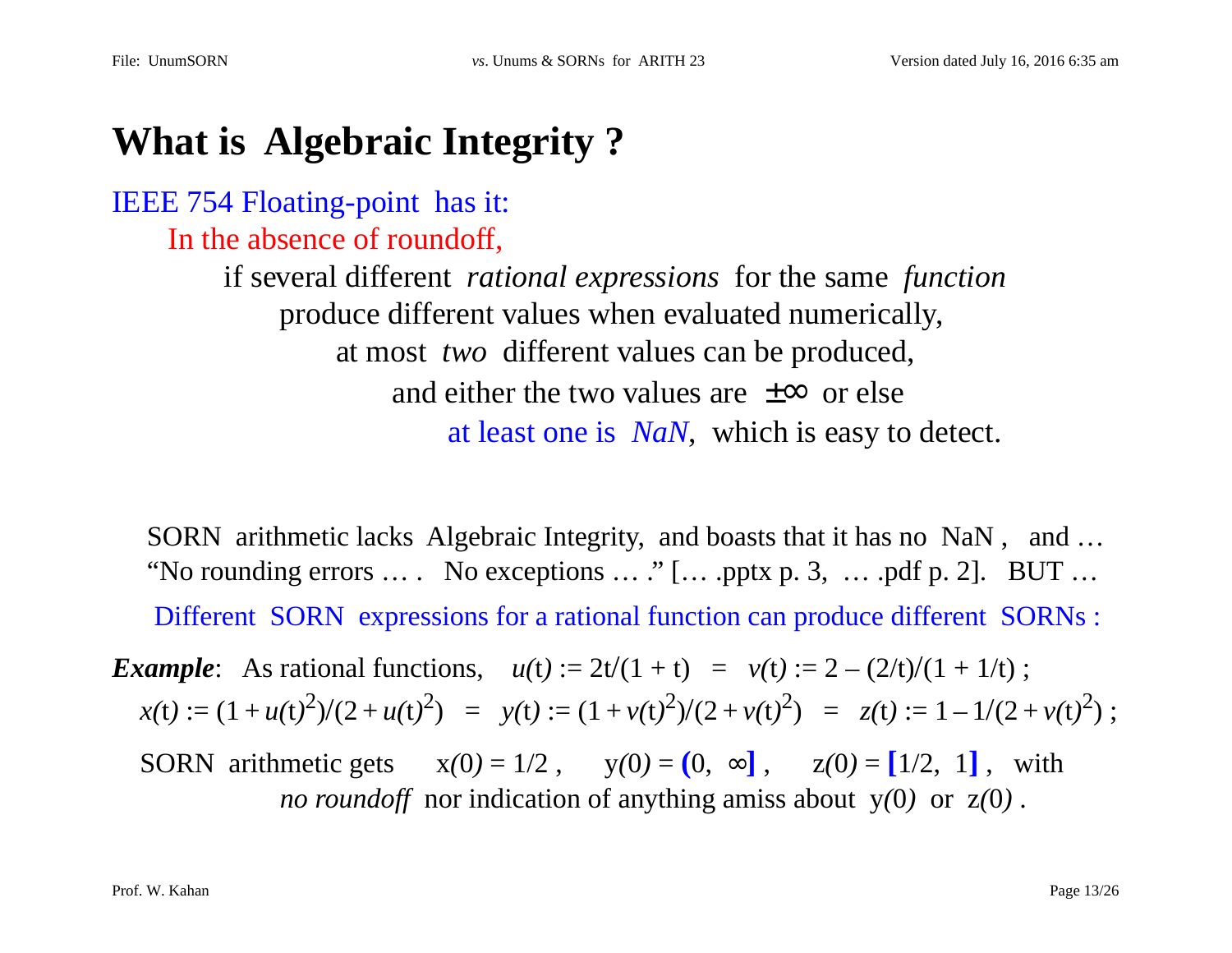As *functions*,  $x(t) = y(t) = z(t)$ ; but when evaluated as arithmetic *expressions* SORN arithmetic gets  $x(0) = 1/2$ ,  $y(0) = (0, \infty)$ ,  $z(0) = [1/2, 1]$ , with no indication of anything amiss about y*(*0*)* or z*(*0*)* . They have "lost information". *How?* Where other arithmetics would produce a NaN for  $0/0$ ,  $\infty - \infty$ ,  $0.\infty$ ,  $\infty/\infty$ , *etc.* 

SORN arithmetic produces  $\Omega$ , the set of all Extended Reals.  $\Omega^2 = [0, \infty]$ .

#### Why would different expressions for the same function appear in a program**?**

It occurs often in numerical software reliant upon a function's correct implementation: Over different subdomains of the function's domain, different expressions may be less vulnerable to "loss of information", or have different costs of evaluation. On subdomains' boundaries, the different expressions should agree within roundoff.

# If one expression malfunctions, the program can try another, but only if it detects the malfunction.

An arithmetic system that hides malfunctions must produce misleading results occasionally.

We shall see this happen to SORN arithmetic.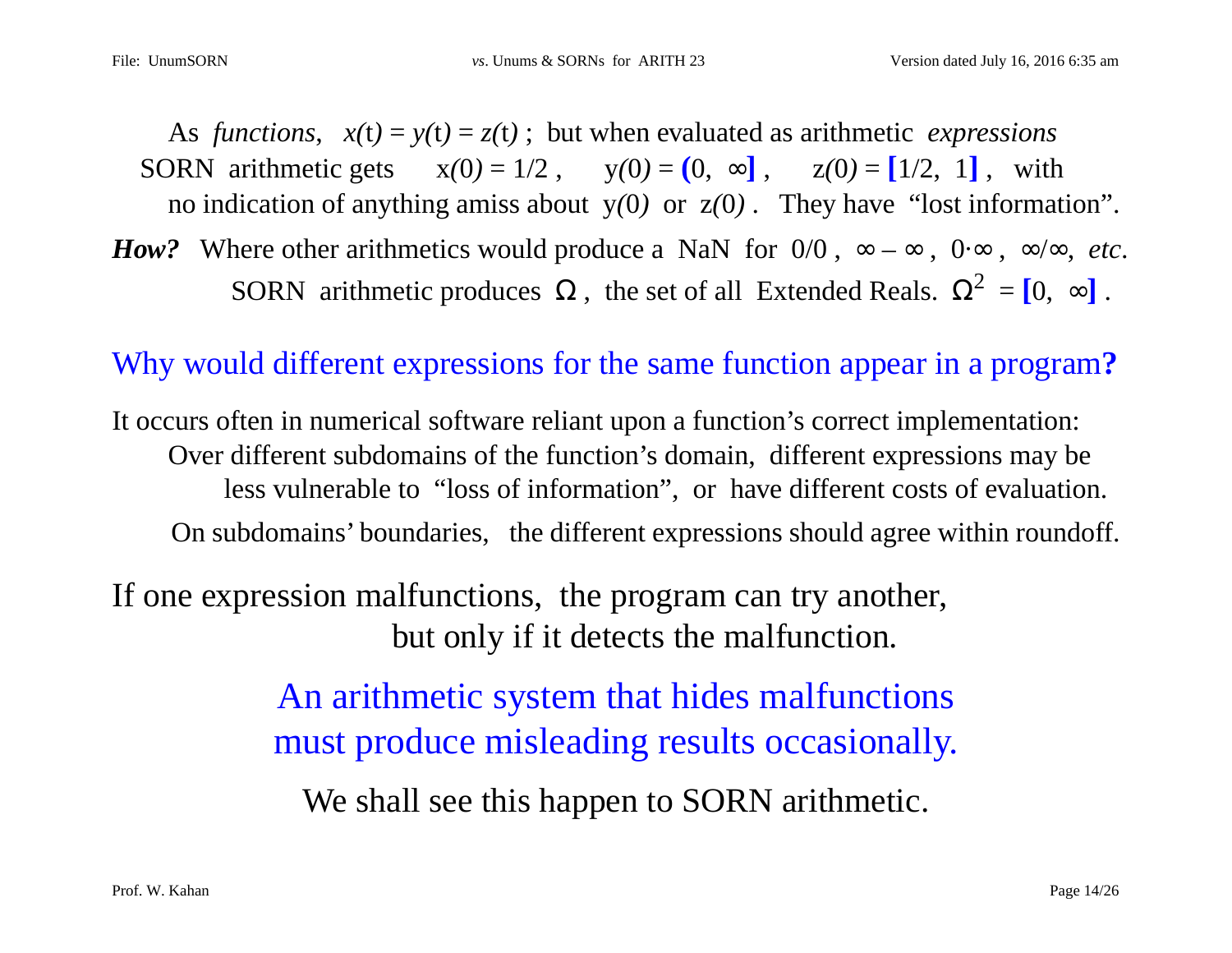# **C-Solutions:**

An important application of Parallel Interval Arithmetic :  $\mathbf{X}_0$ 



Search for *all* solutions **z** of an equation " $\mathbf{x}(z) = \mathbf{o}$ " within a given *coffin*  $\mathbf{X}_0$ given an interval program  $\mathbf{E}(X)$  for  $\mathbf{e}(x)$  satisfying  $\mathbf{E}(X) \supseteq \mathbf{e}(X)$  and, except for roundoff, width $(\mathbf{A}\mathbf{E}(\mathbf{X})) \rightarrow 0$  as width $(\mathbf{X}) \rightarrow 0$ . ( A *coffin* , called a *ubox* in the book, is a vector of intervals.)

**Procedure:**  $\mathbf{F}(\mathbf{X})$  excludes  $\mathbf{o} \implies \text{coffin } \mathbf{X}$  cannot contain a solution **z**, so discard **X**. Partition  $X_0$  into small coffins  $\overline{X}$ , and discard all those that cannot contain any **z**. Partition all remaining small coffins into smaller coffins; discard """ ... "". Repeat until every remaining coffin is tiny enough, or none are left. The book calls the remaining coffin(s) a *C-Solution* of " $\mathbf{e}(\mathbf{z}) = \mathbf{0}$ ".

**Example:**  $\alpha(x) := 3/(x+1) - 2/(x-1) + 1/(x-1)^2$ . Start search at  $X_0 := [0, 4]$ . For  $E(X_0)$ , Unum & Interval arithmetic get NaN ; SORN arithmetic gets  $\Omega$ . Despite the NaN *we must not discard*  $X_0$ . Repeated subdivision converges to tiny intervals around  $z = 1$ ,  $z = 2$  and  $z = 3$ . But only  $\alpha(2) = \alpha(3) = 0$ . Unum/Interval's  $\mathcal{L}(1)$  is NaN . SORN's  $\mathcal{L}(1) = \Omega$  unexceptionally.

C-Solutions can include singularities of æ unless filtered out.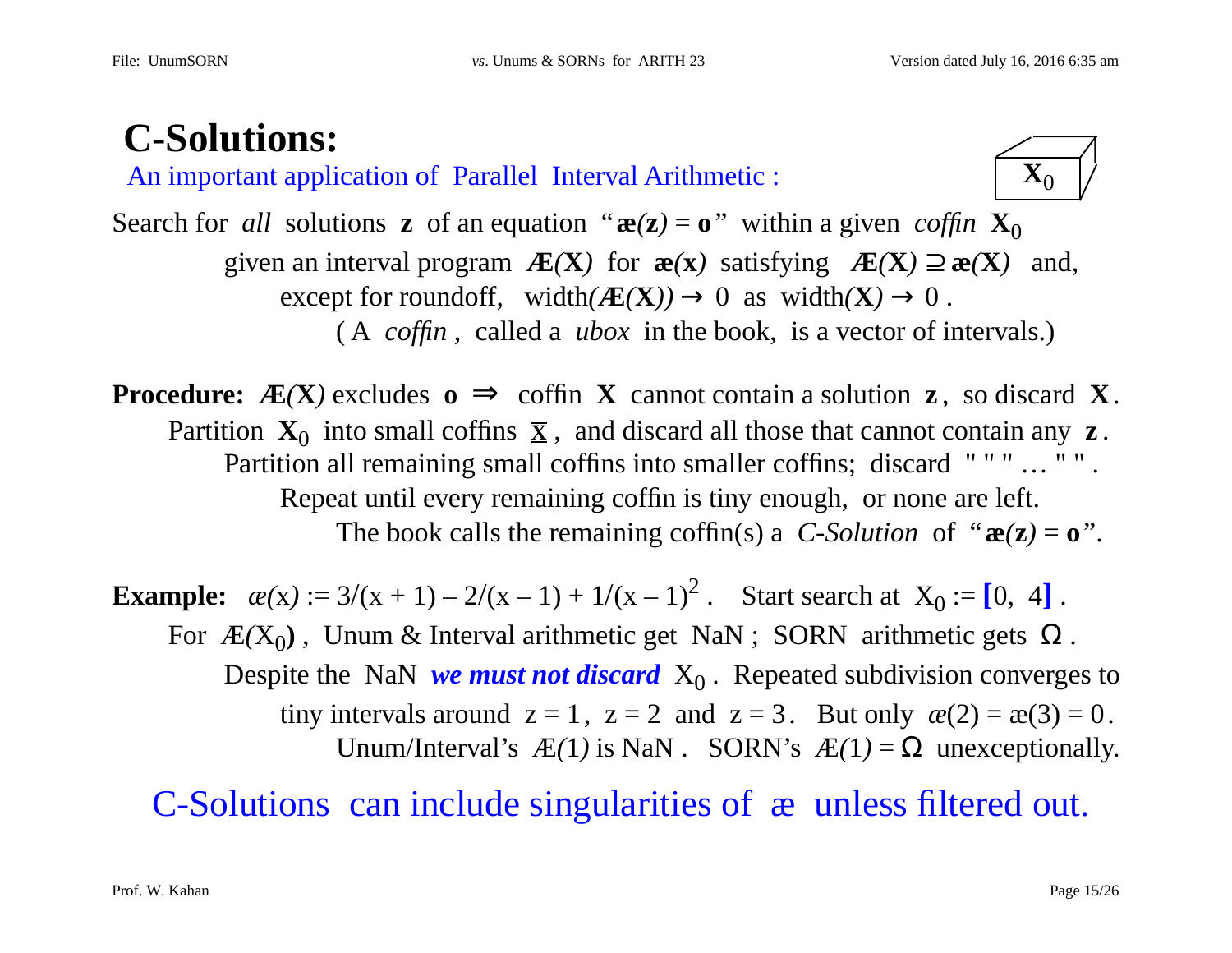### C-Solutions can include singularities of æ unless filtered out.

Never-exceptional SORN arithmetic renders singularities difficult to distinguish from ordinary overly wide intervals.

**Example:** Construct an equation " $\mathbf{z}(z) = \mathbf{o}$ " using  $R(\xi, \eta) := \frac{(\xi - \eta)^2(\xi + \eta)}{2 \pi^2}$  thus:  $\alpha(\mathbf{x}) := \begin{bmatrix} \mathbf{A}(\mathbf{s}, \mathbf{I}) - \mathbf{B}(\mathbf{s}) \end{bmatrix}$  at  $\mathbf{x} = \begin{bmatrix} \mathbf{s} \end{bmatrix}$ . Seek solution **z** using SORN arithmetic for  $\mathbf{E}(\mathbf{X})$ . Whenever  $o \in X$  so does  $o \in \mathcal{A}E(X) = |\Omega|$ . And  $o \in \mathcal{A}E(X)$  whenever one corner of X is much closer to **o** than the others. Consequently the C-Solution process converges to tiny rectangles clustered closely around **<sup>o</sup>** plus, in SORN arithmetic, one enclosing **<sup>o</sup>** . But  $z = 0$  is not a solution.  $(\xi - \eta) \!\cdot\! (\xi + \eta)$  $\frac{2}{5^2 + \eta^2}$ *R*(ξ, η) – 9/8 *R*(η, ξ) + 9/8 ξ η Ω

 $-1 \leq R(\xi, \eta) = -R(\eta, \xi) \leq 1$  except SORN's R(0, 0) = R( $\infty$ ,  $\infty$ ) =  $\left|\frac{\Omega}{\xi}\right|$  instead of NaN, so the equation " $\mathbf{z}(\mathbf{z}) = \mathbf{o}$ " has no solution  $\mathbf{z}$ . Ω

In general, C-Solutions can "solve" equations that have no solution.

It would not have happened *here* if Unum/Interval arithmetic replaced SORNs, and *also* S*(*ξ, η*)* from p. 9 above replaced R*(*ξ, η*)* to produce narrower intervals.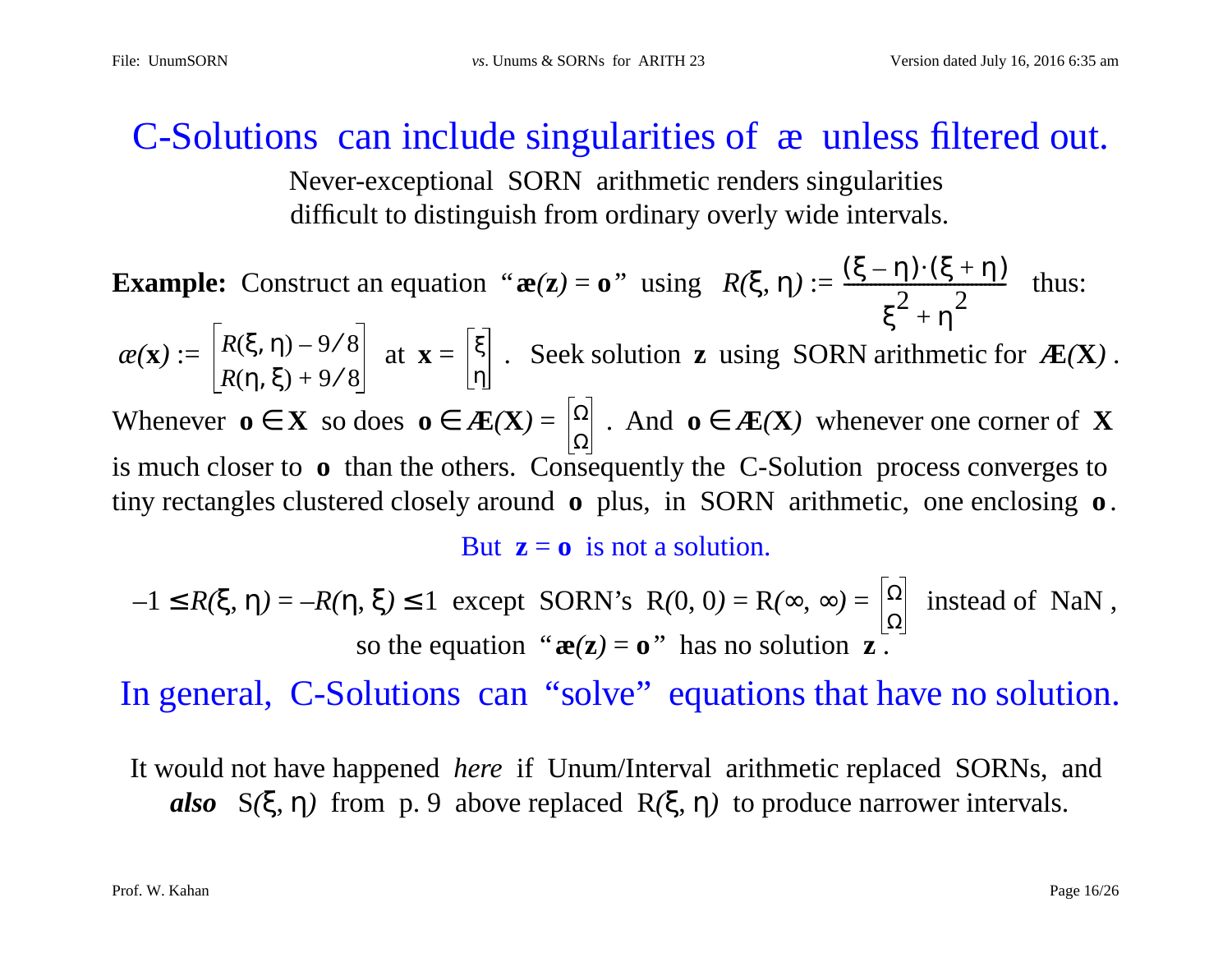# The book disparages Calculus and Modern Numerical Analysis

p. 181 "Unums should work even when used in a naive way, [duty**?** likely**?**] the way floats usually are used."

p. 216 "This is the essence of the ubox approach. [Compensate for ignorance ?] Mindless, brute-force application of large-scale parallel computing ..."

#### p. 311 "**Calculus considered evil: Discrete physics** Calculus deals with infinitesimal quantities; [ NO**!** … with limits ] computers do not calculate with infinitesimals."

p. 273 "When physicists analyze pendulums they prefer to talk about 'small oscillations'."

#### p. 316 "**Every physical effect can be modeled without rounding error or** [Not what **sampling** [discretization] **error if the model is discrete."** he does]

p. 277 "Instead, we treat *time* as a function of *location*. [… assuming conservation laws] ..., the time dependency of physical simulation has been misused [ By whom?] as an excuse not to change existing serial software to run in parallel." [ The book's algorithms cannot cope with drag nor friction.] [ *cf*. EndErErs.pdf pp. 25 -31.]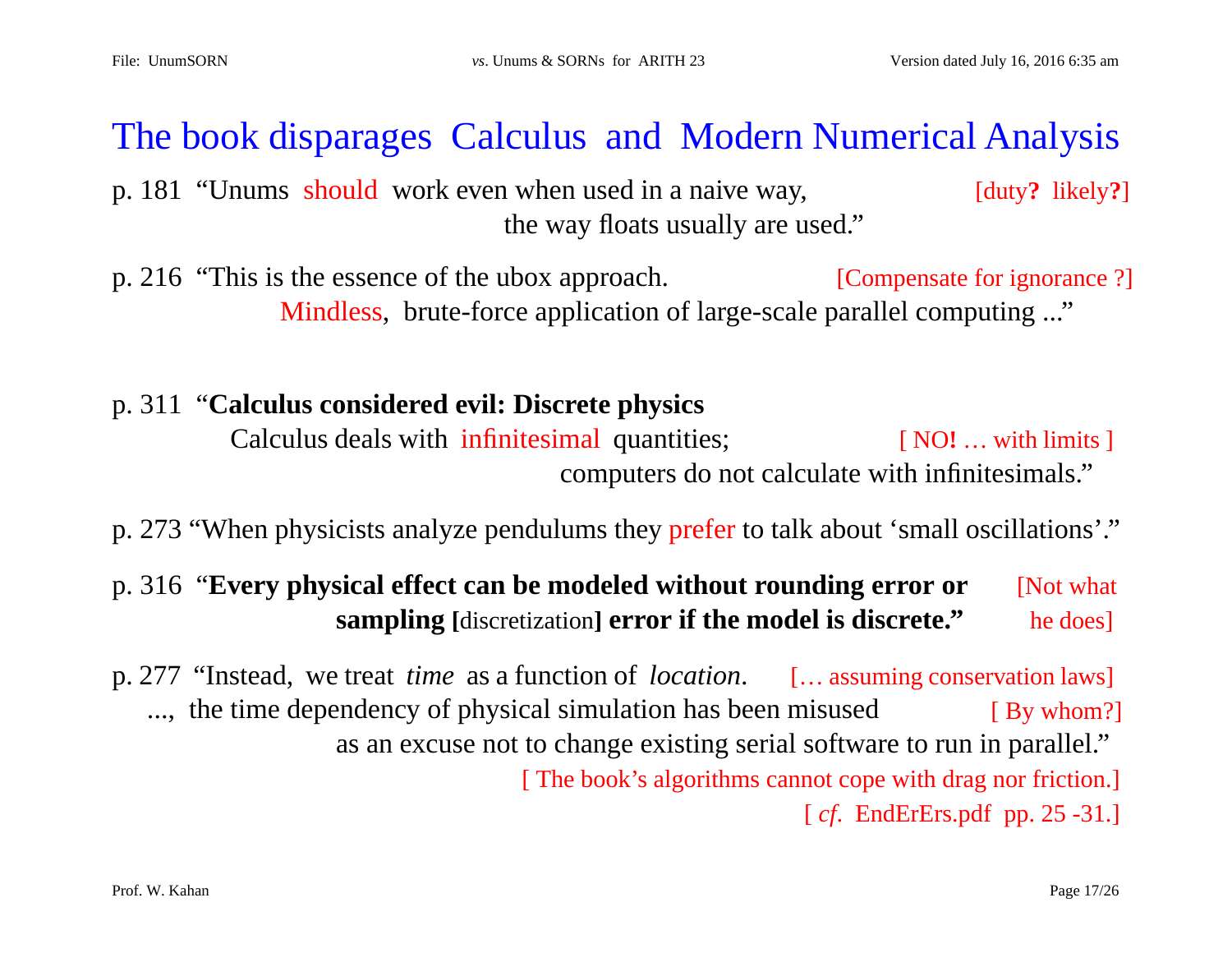Book pp. 327-332 "An arbitrarily precise solution method for nonlinear ordinary differential equations that uses no calculus, just elementary algebra, geometry and Newtonian physics."

**Counterexample:**  $du/d\tau = (1 - u)\cdot v$  and  $dv/d\tau = -(1 + u)\cdot v$  from Chemical Kinetics requires calculus to reveal Conservation of  $u(\tau) + 2 \cdot log(|u(\tau) - 1|) - v(\tau)$ , which simplifies the decay-time of  $v(\tau)$  to numerical evaluation of an integral. [cf. p. 13 of EndErErs.pdf]

*Numerical Quadrature* is the numerical evaluation of an integral  $\int_{a}^{b} f(x) dx$ . About this topic, the book has lots to say, all obsolete, misleading and irrelevant:

Book p. 198 " error  $\leq$  (b - a)· $|f''(\xi)| \cdot h^2/24$  [Midpoint Rule *vs*.  $\int_a^b f(x) dx$ ] "… What the hell is that? … To compute the second derivative we have to know calculus … then we have to somehow find the *maximum possible absolute value* … This is why the classical error bounds that are still taught to this day are deeply profoundly unsatisfying."

Actually, we don't have to know calculus to invoke *Automatic Symbolic Differentiation* software that transforms program F to a program that interleaves F with F**'** and F**"** . And we don't have to find max **|**f**"***(*ξ*)***|** to estimate an integral rigorously.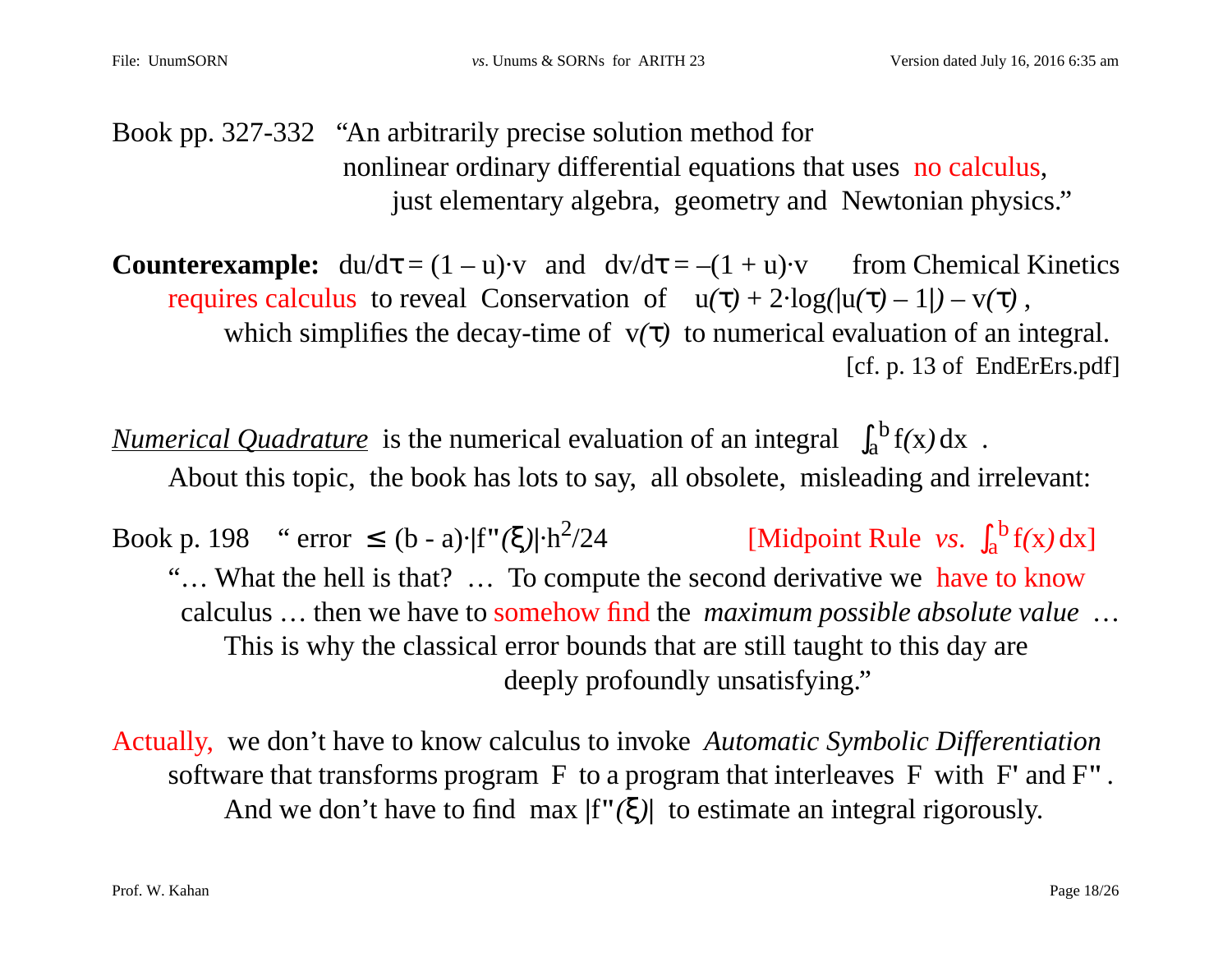In ch. 15, the book's crude numerical quadrature ignores modern numerical analysis and consequently costs too much work by orders of magnitude despite parallelism.

|                        | Here is how Work grows as Error is diminished by various algorithms: |                                       |
|------------------------|----------------------------------------------------------------------|---------------------------------------|
| Book's algorithm       | Work = $O(1/\text{Error}^2)$                                         | Interval bounds EndErErs.pdf pp. 21-2 |
| 1960-70's algorithm    | Work = $O(1/\sqrt{\text{Error}})$                                    | Interval bounds EndErErs.pdf p. 23    |
| $1970-80$ 's algorithm | Work = $O(-\log(\text{Error}))$ Asymptotically EndErErs.pdf pp. 23-4 |                                       |

Book p. 281 "... it may be time to overthrow a century of numerical analysis." [Not yet.]

# And it's all irrelevant.

The book *THE END of ERROR — Unum Computing* spends more pages advocating illadvised numerical methods than comparing equitably the costs and benefits of Unum Computing *vs*. Interval Arithmetic with precision roughly variable at run-time and supported by an appropriate programming language and Math. library.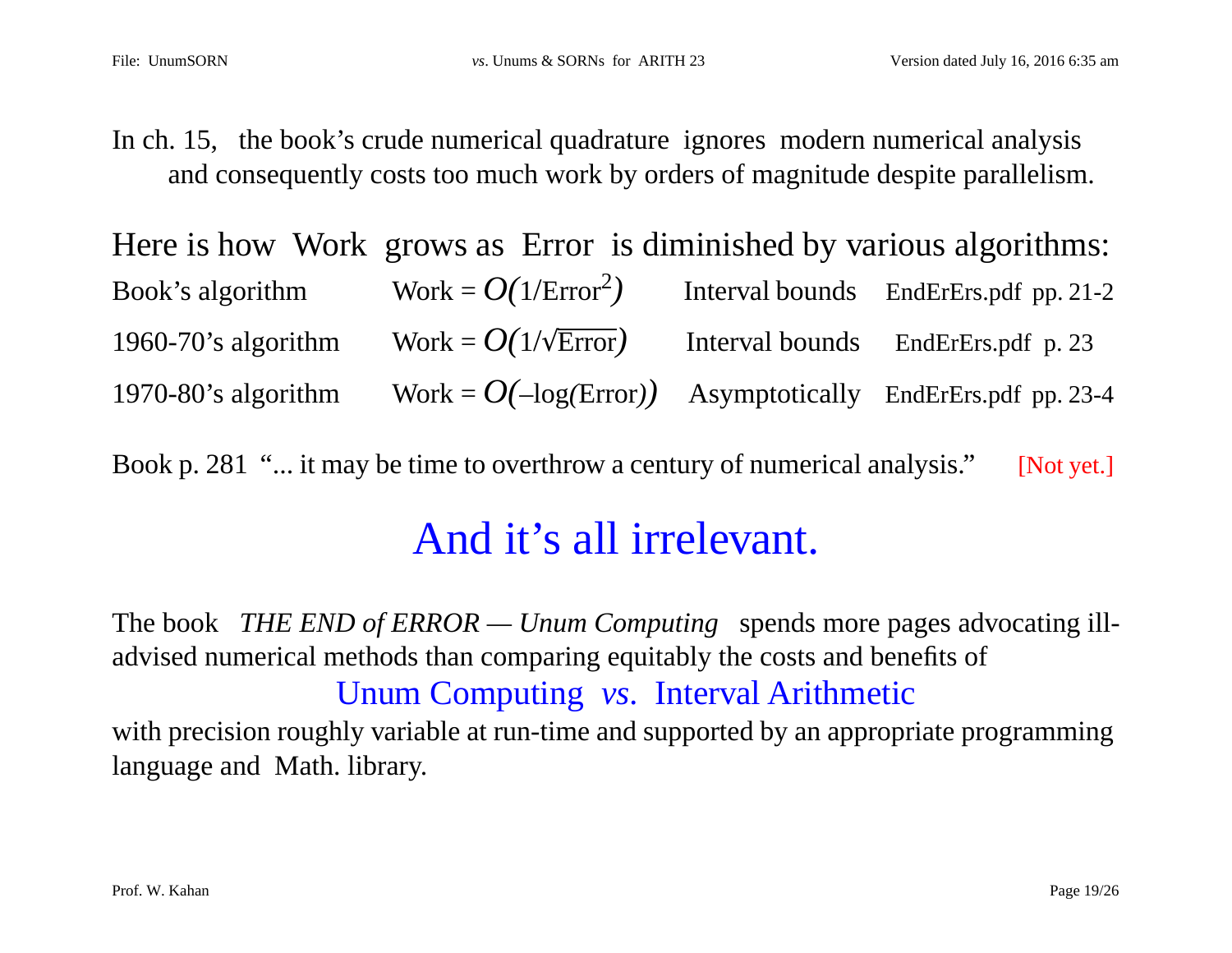## What does Unum Computation cost? *Too much***!**

Unums' widths can vary almost arbitrarily at run-time, and they are intended to be packed tightly to minimize time & energy per Unum moved. Consequently, let's compare Unums of diverse and varying widths *vs*. interval arithmetics of precisions 2, 4, 8, 16, … bytes wide:

- **Arithmetic:** Larger latency because unpacking requires more pipeline stages *vs*. interval arithmetic's precisions declared upon entry to subprograms whose local variables are then allocated on a stack at call-time.
- **Memory Management:** Its cost is overlooked in the book, which says on pp. 40-41 "… does the programmer have to manage the variable fraction and exponent sizes? **No.** That can be done automatically by the computer." [For a price!]

Fetching Unums: must cost at least one extra indirect address reference.

 Writing Unums: must cost at least one extra indirect address reference *except*, if width can change, must cost more indirection writing to a *Heap* and subsequent Memory Defragmentation/Garbage Collection.

Costs depend crucially upon how the programming language manages diverse widths.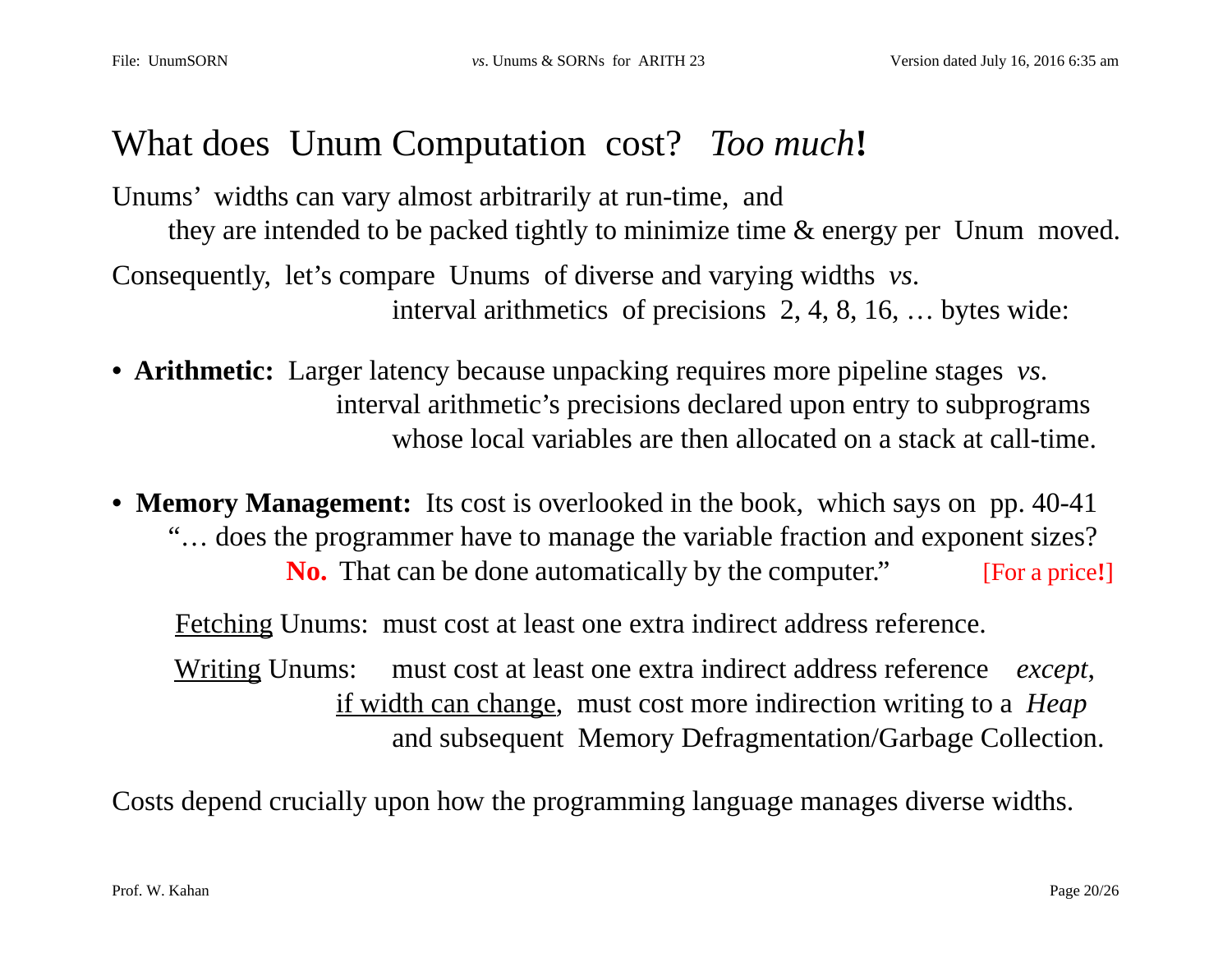## What does SORN Arithmetic cost?

Consider SORN pointers N bits wide, roughly like floating-point's precision. N is small; probably  $8 \le N \le 16$ .

Computed SORN intervals usually require pairs of pointers after "information is lost", and may be *Exterior* intervals that include  $\infty$ : *cf.* my 1968 lectures Example:  $X = \begin{bmatrix} 6 \\ 8 \end{bmatrix} / \begin{bmatrix} -1 \\ 2 \end{bmatrix} = \begin{bmatrix} 3 \\ -6 \end{bmatrix} = \begin{bmatrix} x \ge 3 \\ 0 \end{bmatrix}$  or  $x = \infty$  or  $x \le -6$ 

> Allowing for Exterior intervals greatly complicates SORN arithmetic; it complicates Interval arithmetic too. Complicated  $\Rightarrow$  Slower.

A (too) much faster arithmetic scheme allows *Arbitrary* collections of SORNS , each represented by a word  $2^N$  bits wide. If implemented on the CPU chip, this faster arithmetic would need area  $O(2^{3N})$  — better used for cache.

The slower scheme, using pairs of N-bit pointers, if implemented on the CPU chip, needs area  $O(N \cdot 2^{2N})$  to run faster than interval arithmetic software using standard N-sig.bit floating-point occupying  $O(N^2)$  area on-chip.

SORNs could satisfy a demand, if it exists, for low-precision Interval arithmetic. …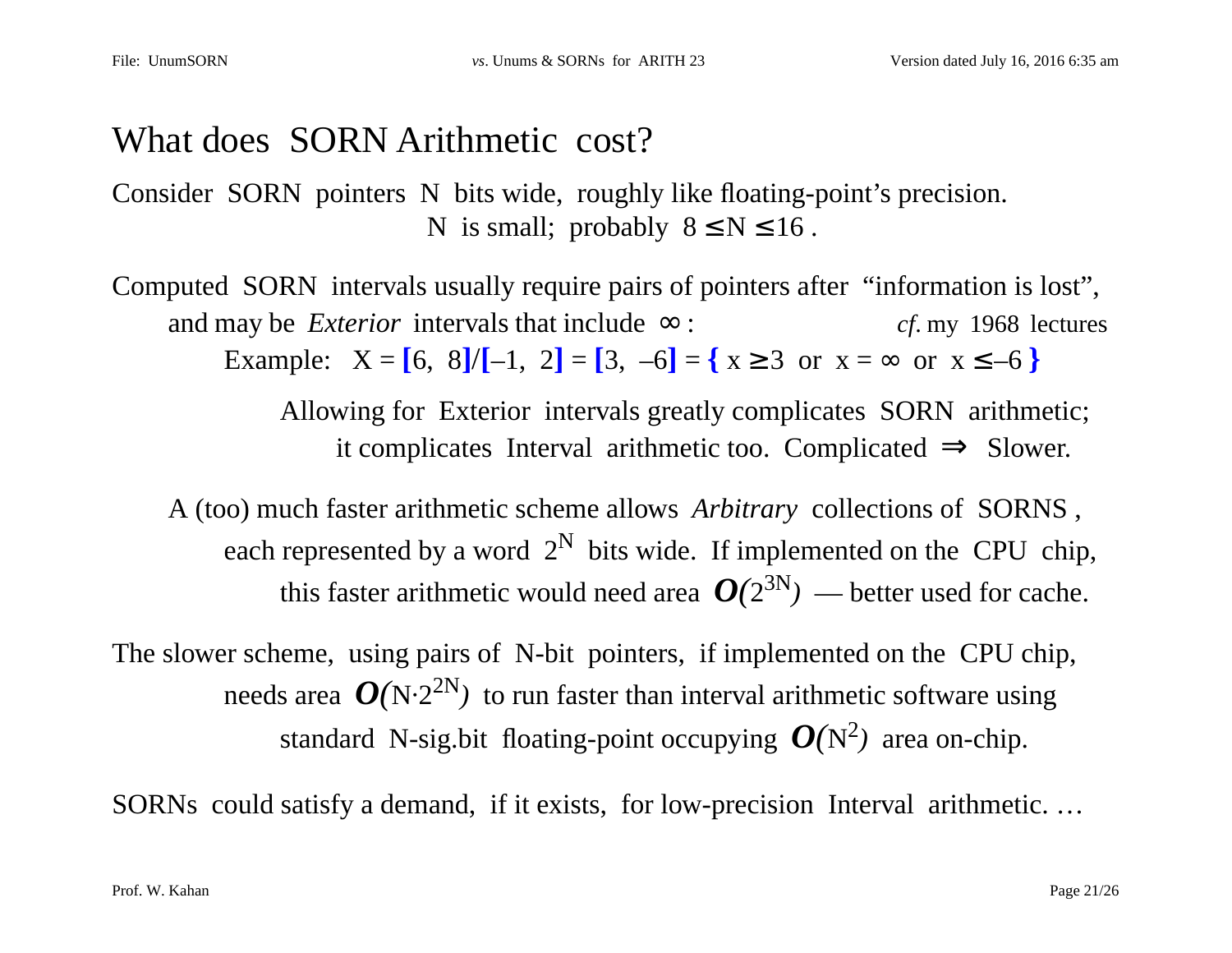# **How much Precision is Enough ?**

Much of the world's data fits into short words. Most computed results fit into a few digits.

For many a *short* floating-point computation of *low dimensionality*, arithmetic's precision is adequate if it exceeds the accuracy desired in the result.

> SORN arithmetic might satisfy that requirement well enough, but **SORN arithmetic should not be used for lengthy computations lest it produce intervals vastly too wide, difficult to diagnose.**

An old *Rule-of-Thumb* renders roundoff extremely unlikely to cause embarrassment: In all intermediate computation, perform arithmetic carrying somewhat more than twice as many sig.dec. as are trusted in the data and desired in the final result.

This rule has long served statistics, optimization, root-finding, geometry, structural analysis and differential equations. Rare exceptions exist, of course. Nothing is perfect.

SORN/Unum/Interval arithmetic purports to insure against betrayal by that rule of thumb, but runs the risk of betrayal by a failure mode of interval arithmetic, as we have seen,

The only sure defence against embarrassment due to roundoff is an error-analysis, but it might not exist.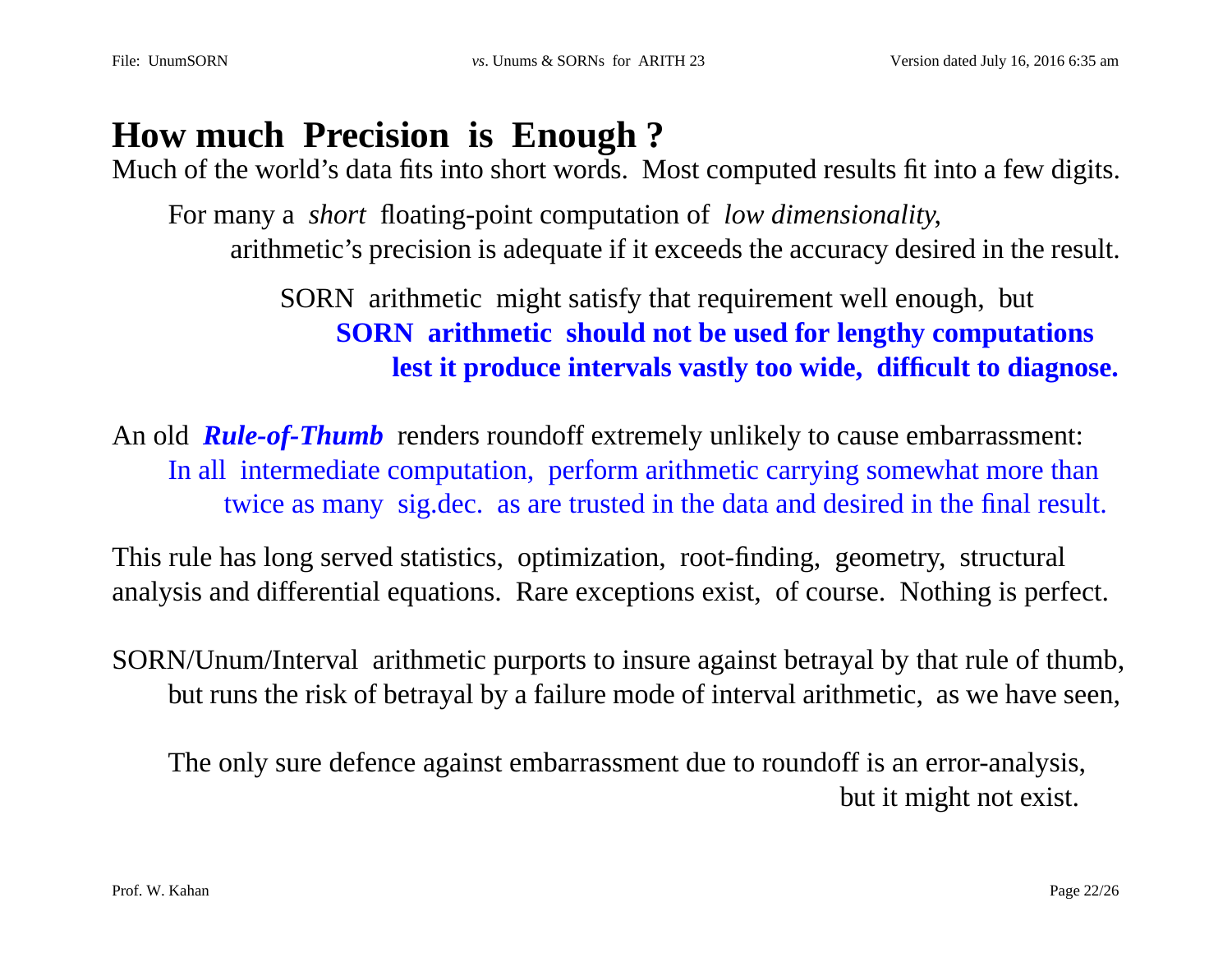# Unum and SORN Computation would be Worth their Price, whatever it is,

*IF*

the Promises Gustafson has made for them could *ALWAYS* be fulfilled.

> But they can't. Not even *USUALLY*.

The Promises are Extravagant; the Virtues of Unums and SORNs have been exaggerated; and you can't *Always* know whether they have betrayed you.

They can't obviate error-analysis. What can be done instead**?**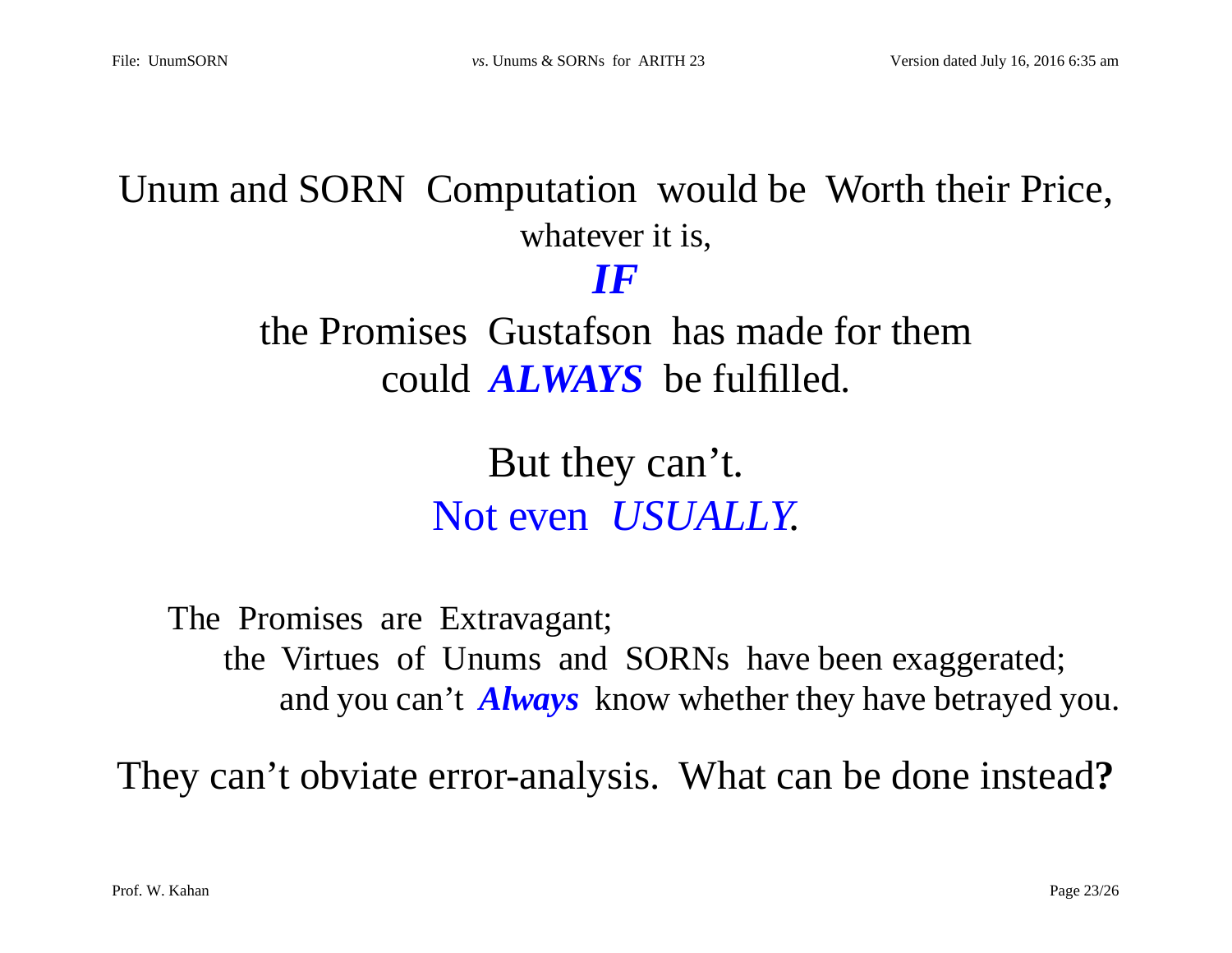#### **As a scientist or engineer,**

**I wish not to know how big my errors due to roundoff and discretization aren't.**

**And I am unwilling to pay much for what I wish not to know.**

#### I dearly need to know …

- •... that errors due to discretization are negligible
- •... that errors due to roundoff are negligible.
- •... how much uncertainty my results have inherited from uncertain data.

#### What I need to know is *almost always* revealed by some repeated recomputations:

- Appraise discretization error by refining the discretization.
- Appraise rounding errors by increasing precision, or else [*cf.* my .../Boulder.pdf] by three recomputations with redirected roundings of all atomic operations.
- *Uncertainty Quantification*, the appraisal of uncertainty inherited from data, requires a difficult and often costly combination of several approaches:
	- » Error analysis, Perturbation analysis, Partial Derivatives, … .
	- » Recomputation at many samples of intentionally perturbed input data.
	- » Interval arithmetic used skillfully to avoid excessive pessimism.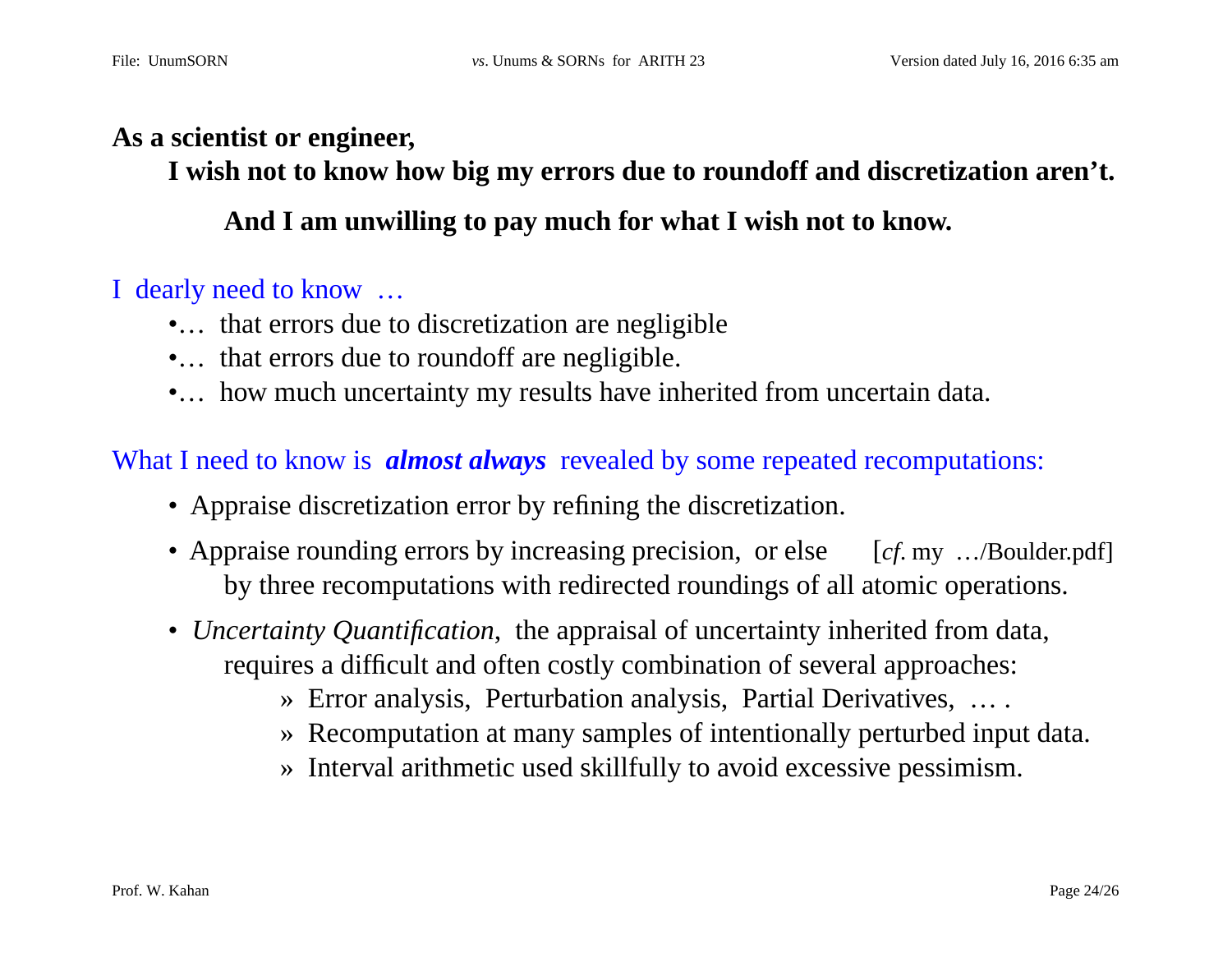### How shall we debug long intricate scientific and engineering programs using SORN/Unum Arithmetic **?**

- Overly wide SORNs and their spurious C-solutions are difficult to diagnose or cure.
- Overly wide Unums due to uncertain data are difficult to diagnose, tedious to cure.

SORN/Unum arithmetics lack IEEE 754's *Flags* ; consequently … Overly wide SORNs/Unums due to over/underflow are difficult to diagnose or cure; lack of flags that point to sites where exceptions first occurred obscures them.

SORNs lack NaNs, lack Algebraic Integrity; cannot easily discover invalid operations.

Unums have just one NaN instead of IEEE 754's "plethora" of them that can serve as pointers to the program's sites where they were created.

Alas, IEEE 754's diagnostic capabilities are still supported poorly by programming languages and software development systems, and by computer architectures that trap floating-point exceptions into the operating system instead of into the Math. library. [ see my .../Boulder.pdf ]